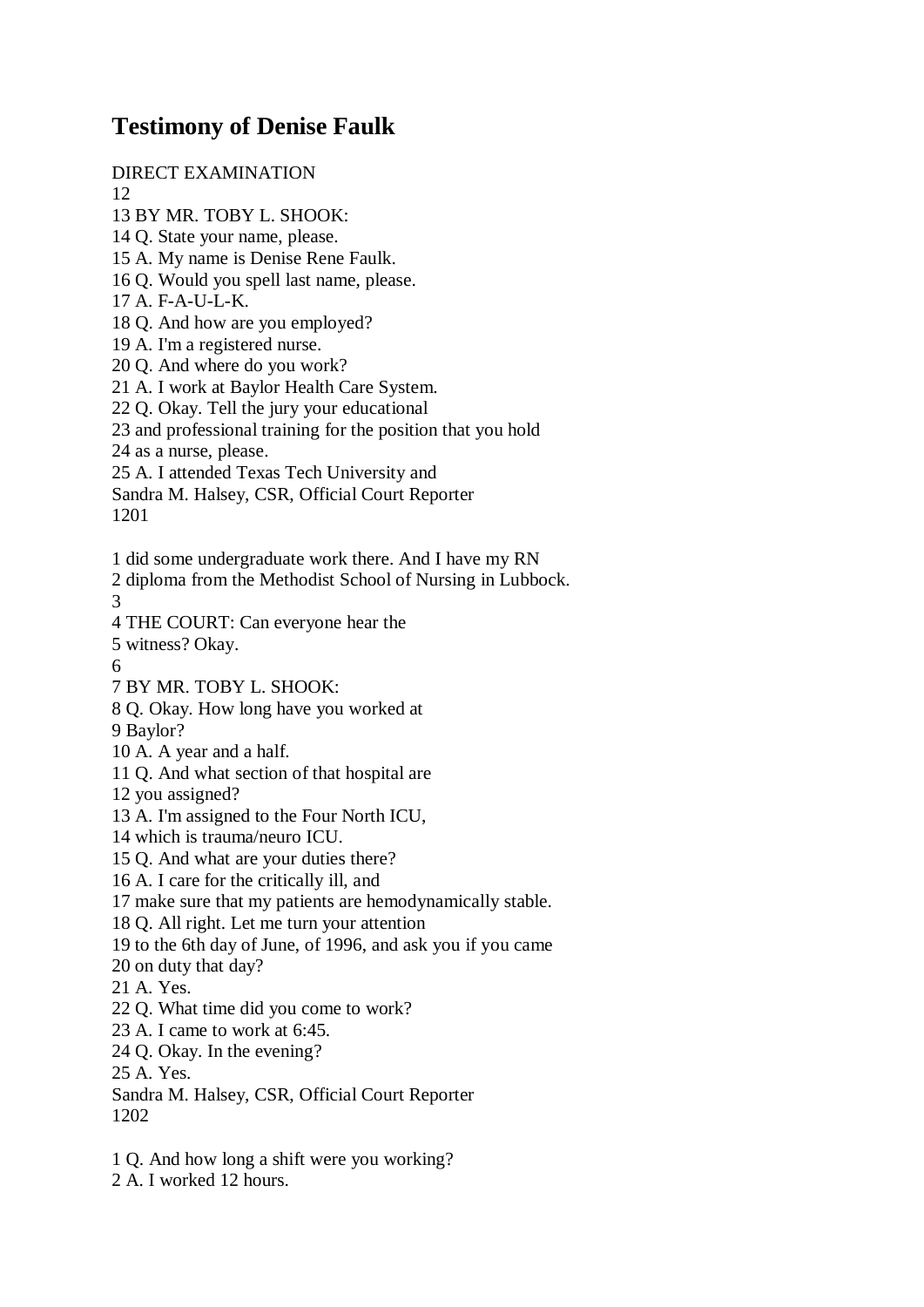- 3 Q. Okay. Sometime during that day, did
- 4 you have Darlie Routier as your patient?
- 5 A. Yes.
- 6 Q. What time did you get her as a
- 7 patient?
- 8 A. I had her at 11:00 o'clock that night.
- 9 Q. Okay.
- 10 A. Until 7:00 in the morning.
- 11 Q. Until 7:00 o'clock the next morning?
- 12 A. Um-hum. (Witness nodding head
- 13 affirmatively).
- 14 Q. And were you her nurse the rest of the
- 15 evening and all through the morning?
- 16 A. Yes.
- 17 Q. Okay. Did you have any other
- 18 patients?
- 19 A. Yes.
- 20 Q. How many other patients did you have?
- 21 A. I had one.
- 22 Q. Okay. And did you speak to Ms.
- 23 Routier while you worked there through the morning hours?

24 A. Yes, I did.

- 25 Q. Describe her condition at the time
- Sandra M. Halsey, CSR, Official Court Reporter 1203
- 1 that you spoke to her when you were her nurse.
- 2 A. She was very stable and very much in
- 3 her right mind.
- 4 Q. Okay. Were you able to understand her
- 5 and she able to understand you?
- 6 A. Yes, sir.
- 7 Q. Y'all had no trouble communicating?
- 8 A. No.
- 9 Q. Sometime during the evening, did you
- 10 speak to her about what had happened to her?
- 11 A. Yes.
- 12 Q. Okay. About what time was that?
- 13 A. It was around 4:00 o'clock in the
- 14 morning.
- 15 Q. Okay. And where were you?
- 16 A. I was at her bedside.
- 17 Q. Standing or sitting?
- 18 A. I was sitting in the chair.
- 19 Q. Okay. And what position was she in?
- 20 A. She was laying on her right side in
- 21 her bed, just kind of -- we lay patients propped up with
- 22 pillows, laying on her right side looking at me, talking.
- 23 Q. How far away from her were you?
- 24 A. Probably from like here to the end of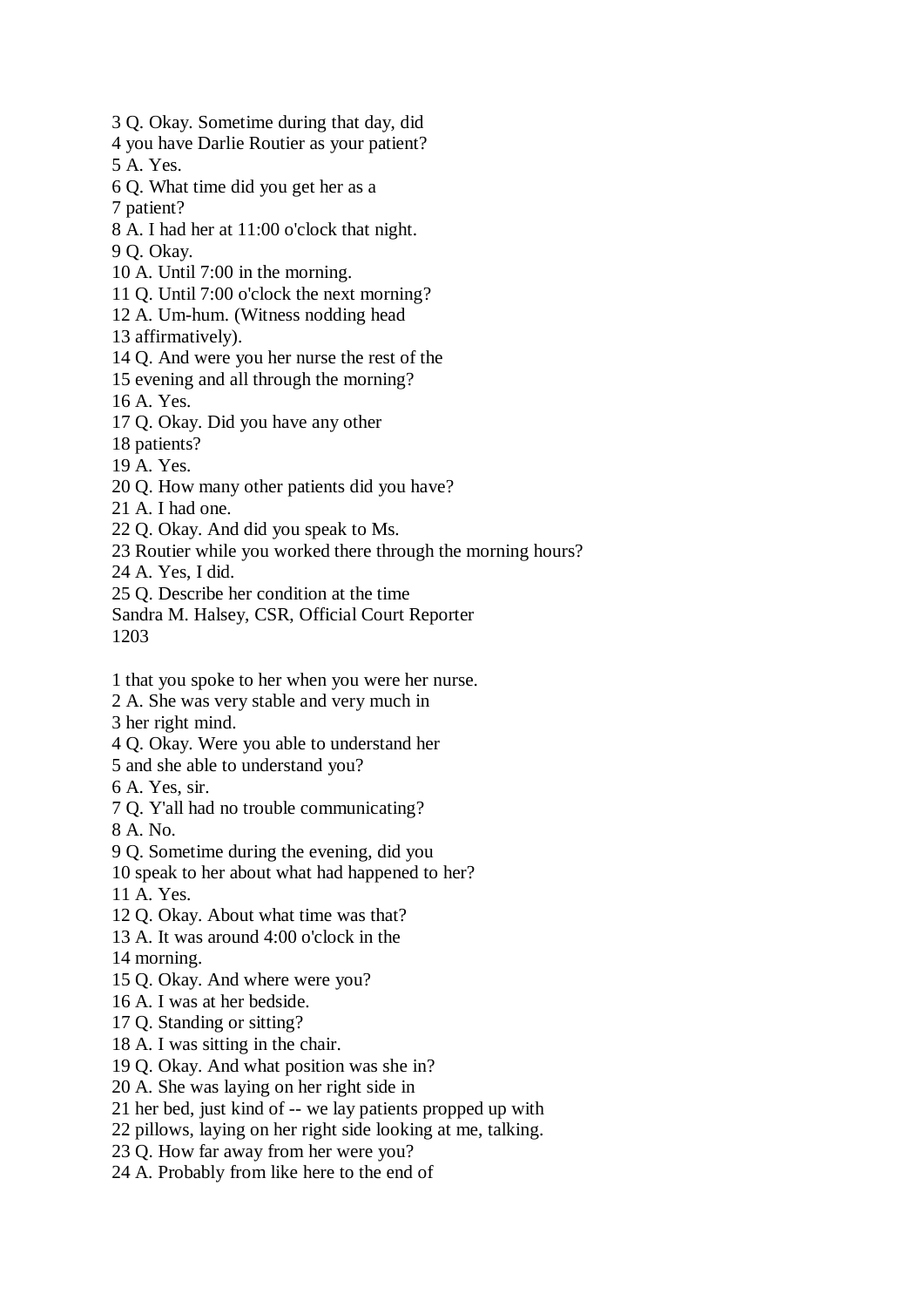25 this right here.

Sandra M. Halsey, CSR, Official Court Reporter 1204

1 Q. Okay. About two or three feet?

- 2 A. Um-hum. (Witness nodding head
- 3 affirmatively).
- 4 Q. Okay. You will have to answer yes or
- 5 no.
- 6 A. Yes.
- 7 Q. Okay. And you had her -- was she
- 8 propped to one side, you say?

9 A. She was laying on her right side, kind

- 10 of propped in bed.
- 11 Q. Okay. During the day, do y'all move
- 12 patients from one side to the other, prop them up?
- 13 A. Yes, we do.
- 14 Q. What is the purpose of that?
- 15 A. The purpose of that is so they will
- 16 have circulation to their skin and they won't have any

17 skin breakdown.

- 18 Q. Okay. And as she was there on her
- 19 right side talking to you, did the subject of why she was

20 there and what had happened to her come up?

- 21 A. Yes, it did.
- 22 Q. How did it come up?
- 23 A. I had asked her if she remembered
- 24 anything that happened.
- 25 Q. Okay. And, was she able to relate to
- Sandra M. Halsey, CSR, Official Court Reporter 1205
- 1 you what happened?
- 2 A. Yes.
- 3 Q. Okay. What did she say, or where was
- 4 she when this all started?
- 5 A. She said that she was downstairs in
- 6 her house, sleeping on the couch. And her two boys were
- 7 downstairs and they had been watching TV, a big screen
- 8 TV. And that what started waking her up was her little
- 9 boy started crying.
- 10 Q. Okay. Did she say where her husband
- 11 was when all of this was going on?
- 12 A. She said that he was upstairs with the
- 13 little baby.
- 14 Q. Okay. So she had been downstairs with
- 15 her two boys watching TV?
- 16 A. Yes.
- 17 Q. And then what woke her up was her 5
- 18 year old crying?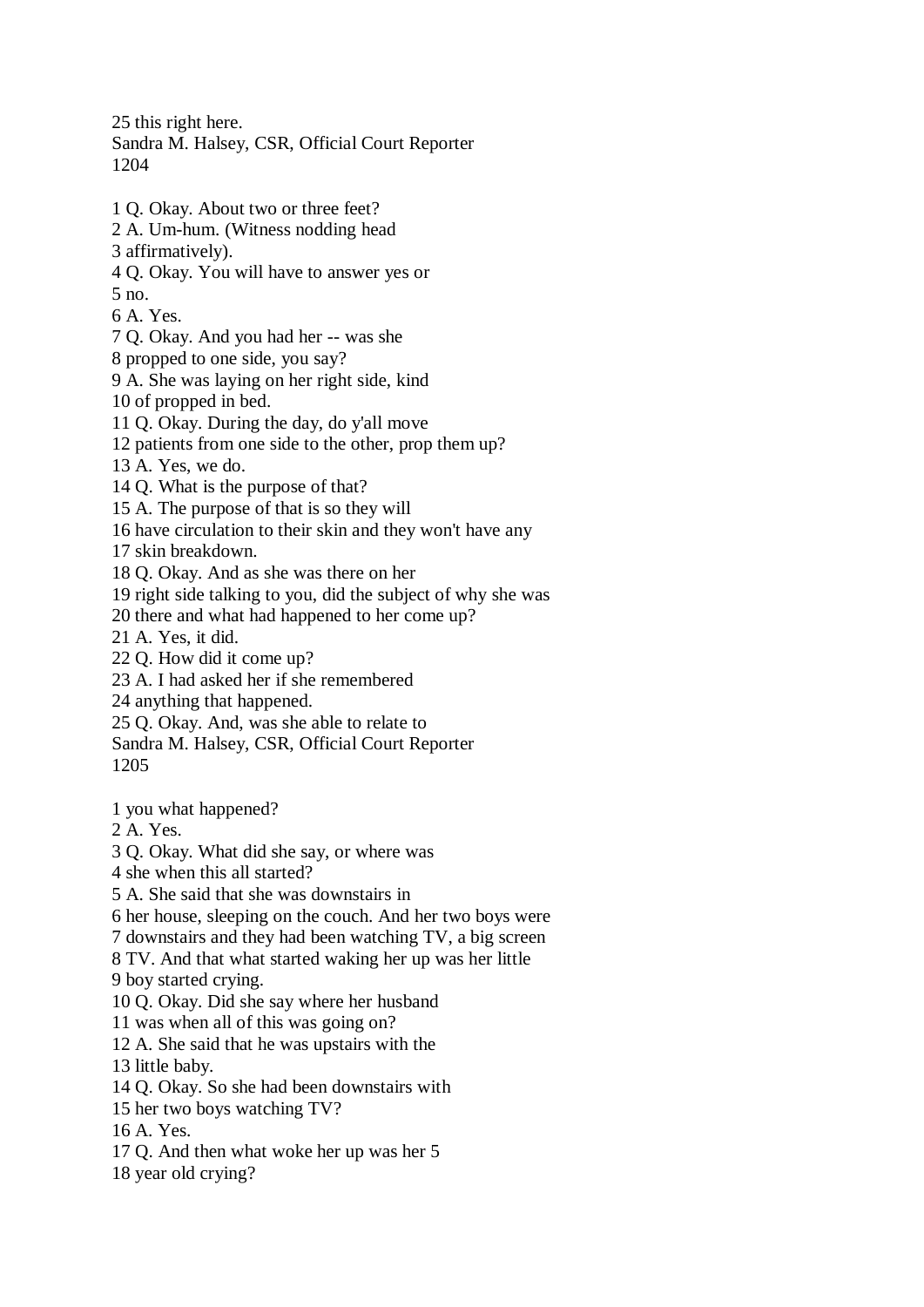19 A. Yes.

- 20 Q. Okay. Then what did she say happened?
- 21 A. She said that her -- she felt a
- 22 struggle like at her neck.
- 23 Q. Okay.
- 24 A. And the man started wrestling with
- 25 her.
- Sandra M. Halsey, CSR, Official Court Reporter 1206
- 1 Q. Okay. Did she say where she was when
- 2 this struggle at her neck and the wrestling occurred?
- 3 A. She was on the couch.
- 4 Q. Okay. What's the next thing that she
- 5 told you?
- 6 A. She said that she started yelling and
- 7 that he ran off and he had dropped the knife and she
- 8 picked it up.
- 9 Q. Okay. Did she say which way that he
- 10 ran?
- 11 A. No, sir.
- 12 Q. Okay. Did she describe to you where
- 13 she went to pick up the knife?
- 14 A. No.
- 15 Q. Did she tell you anything that
- 16 happened when he was running away after she yelled out?
- 17 A. She said that he ran into a wine rack
- 18 holder.
- 19 Q. Okay.
- 20 A. And that it made a big crack noise.
- 21 Q. He ran into a wine rack holder?
- 22 A. Um-hum. (Witness nodding head
- 23 affirmatively).
- 24 Q. Okay. And, what happened when he ran
- 25 into the wine rack holder?
- Sandra M. Halsey, CSR, Official Court Reporter
- 1207
- 1 A. Well, that's when she really -- I
- 2 think that's when she started really waking up. That's
- 3 what she said.
- 4 Q. She heard a loud crack noise?
- 5 A. Um-hum. (Witness nodding head
- 6 affirmatively).
- 7 Q. And then he dropped the knife; is that
- 8 right?
- 9 A. Um-hum. (Witness nodding head
- 10 affirmatively).
- 11 Q. Did she -- well, what's the next thing
- 12 she told you?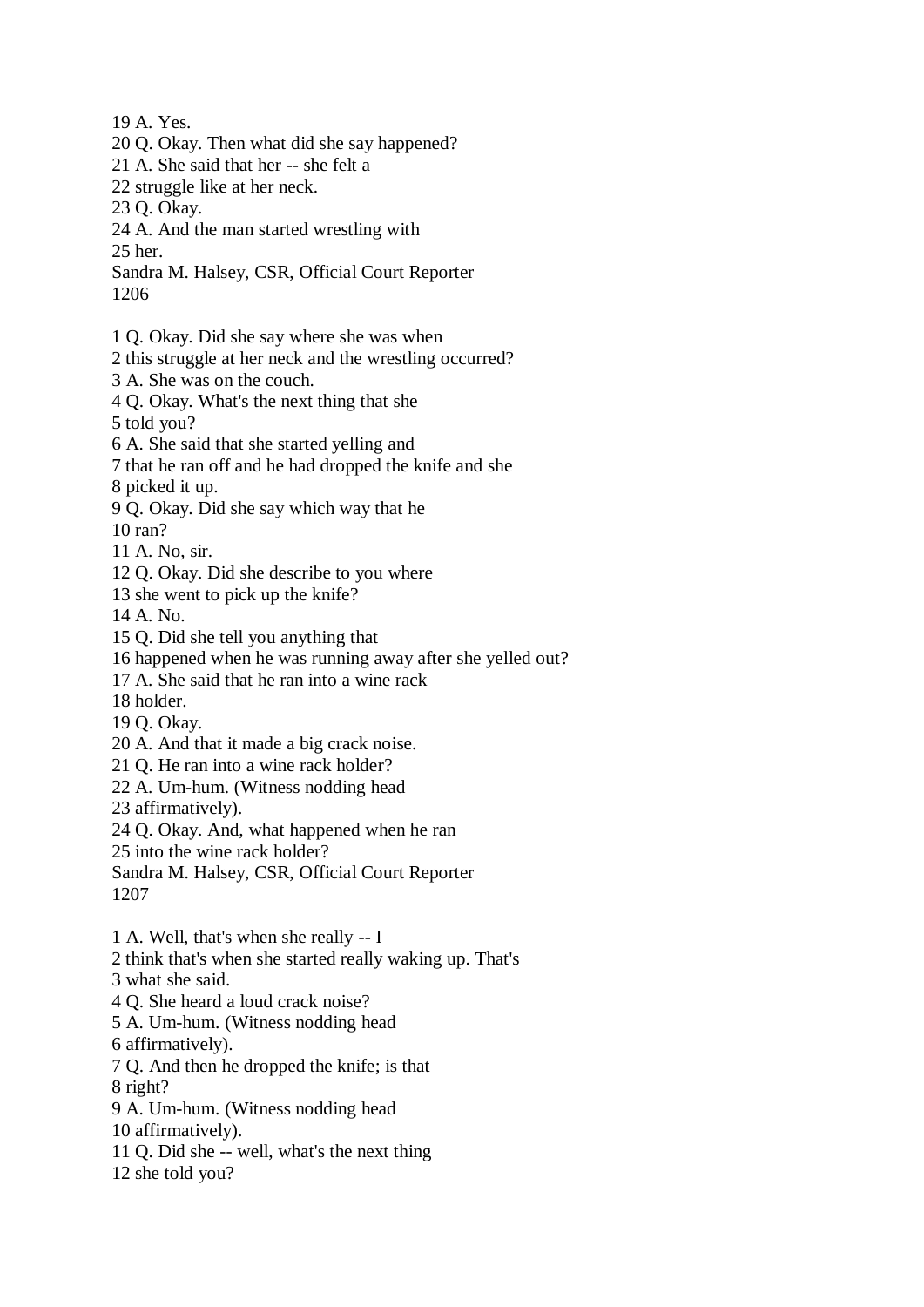13 A. She said that she remembered that it 14 was -- the knife came from her butcher block from her 15 kitchen because it had a white handle on it. 16 Q. Okay. Now, were you asking her 17 questions during this? 18 A. The only one that I asked her was how 19 she knew it was hers. She said because it had a white 20 handle. 21 Q. Oh, okay, regarding the knife? 22 A. Um-hum. (Witness nodding head 23 affirmatively). 24 Q. What did she say she did then? 25 A. She turned the light on and she saw Sandra M. Halsey, CSR, Official Court Reporter 1208 1 her two boys laying on the floor and she screamed. And 2 she just -- when she was telling me this, she just kept 3 saying there was just blood everywhere. 4 And then, she said her husband came 5 downstairs, and that's when she had realized she had been 6 stabbed. And he started doing CPR on the little boy and 7 she called 911. 8 Q. Her husband came down after she 9 screamed? 10 A. Um-hum. (Witness nodding head 11 affirmatively). 12 Q. And did CPR on the little boy? 13 A. Um-hum. (Witness nodding head 14 affirmatively.)? 15 Q. And she called 911? 16 A. Um-hum. (Witness nodding head 17 affirmatively.) 18 Q. Did she tell you anything else about 19 what happened? 20 A. Well, she just said when her husband 21 was doing CPR that he kept saying, "Hang in there, 22 babies. Hang in there." And she said there was just 23 blood everywhere. 24 Q. Okay. When she told you this story, 25 what was her demeanor? Sandra M. Halsey, CSR, Official Court Reporter 1209 1 A. She was pretty calm when she was 2 talking. I just remember looking at the cardiac monitor 3 and her heart rate had gone up just a little bit. 4 Q. Okay. Was she crying at all when she 5 told you the story?

6 A. No, sir.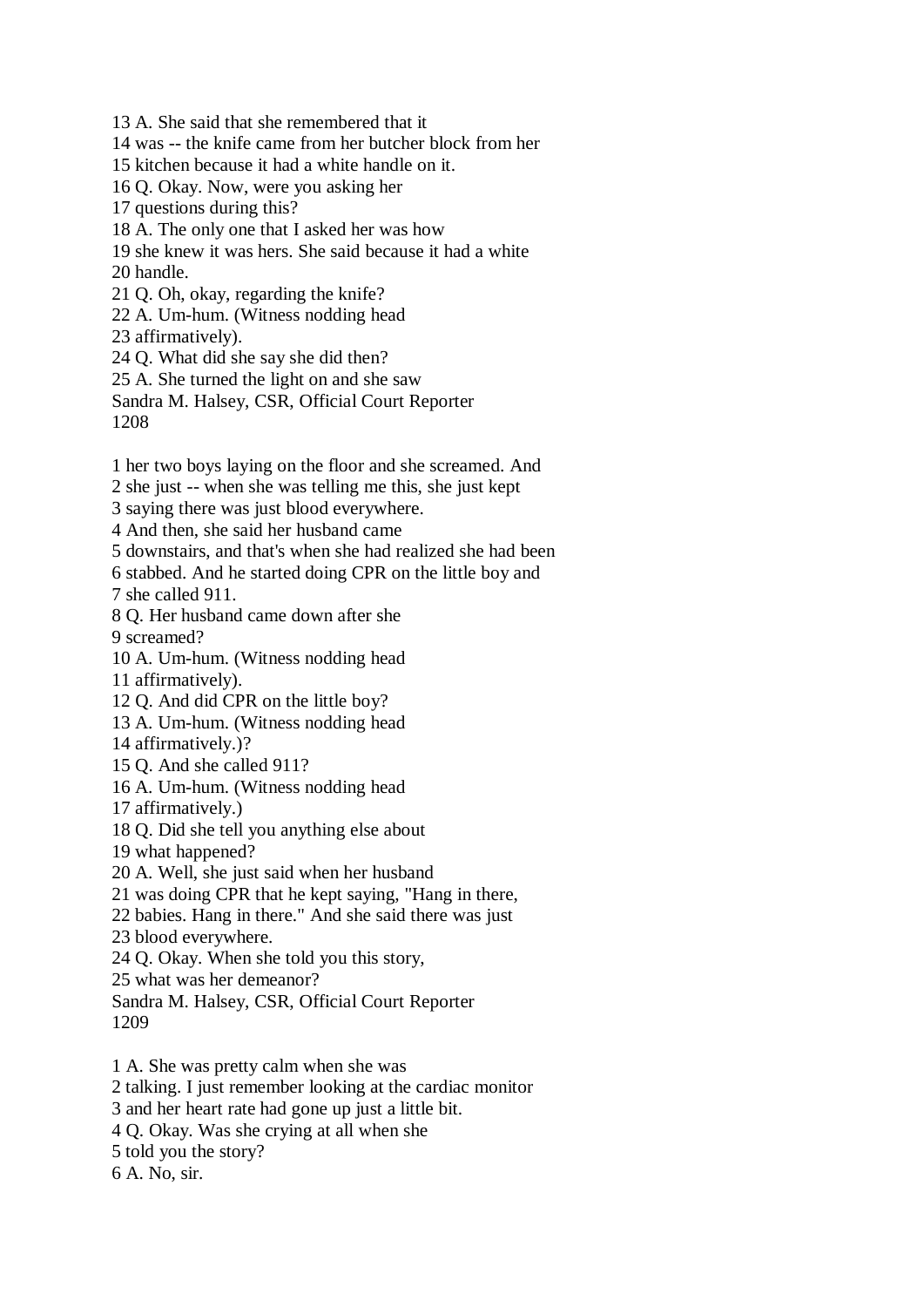7 Q. Okay. Did you see her cry some during

8 the night when you were with her?

9 A. I saw -- her eyes would get a little

10 wet, but I never really saw tears go down her face.

11 Q. Okay. Have you dealt with people

12 before that have lost loved ones, or close relatives?

13 A. Yes, sir.

14 Q. Children?

15 A. Yes, sir.

16 Q. And have you come in contact with them

17 and observed their reactions?

18 A. Yes, sir.

19 Q. What is the usual reaction in a

20 situation like that?

21 A. The usual reaction when someone loses

22 someone, close family members, they can be ballistic or

23 just beside themselves. Usually they're in disbelief or

24 in denial. And a lot of people get very angry.

25 Q. Okay. Did Darlie Routier's reaction

Sandra M. Halsey, CSR, Official Court Reporter

1210

1 differ from what you had seen in your experience?

2 A. Well, it was different in that she

3 didn't portray those characteristics.

4 Q. Okay. Now, during the evening did you

5 say that you bathed her?

6 A. Yes, sir.

7 Q. Okay. And about what time did that

8 take place?

9 A. That was -- I had got her at 11:00

10 o'clock that night. And we bathed her pretty soon after

11 that, probably around midnight.

12 Q. Okay. And during your shift, did you,

13 you know, take careful notice of her injuries and care

14 for her?

15 A. Yes, sir.

16 Q. Did you ever notice -- well, was there

17 an injury to her right arm?

18 A. She had a stab wound to her right arm.

19 Q. Okay. Did you see any other injuries

20 to her right arm?

21 A. No, sir.

22 Q. Okay. Let me show you what's been

23 marked as State's Exhibit 52-B. Do you recognize that as

24 a photograph of the defendant?

25 A. Yes.

Sandra M. Halsey, CSR, Official Court Reporter

1211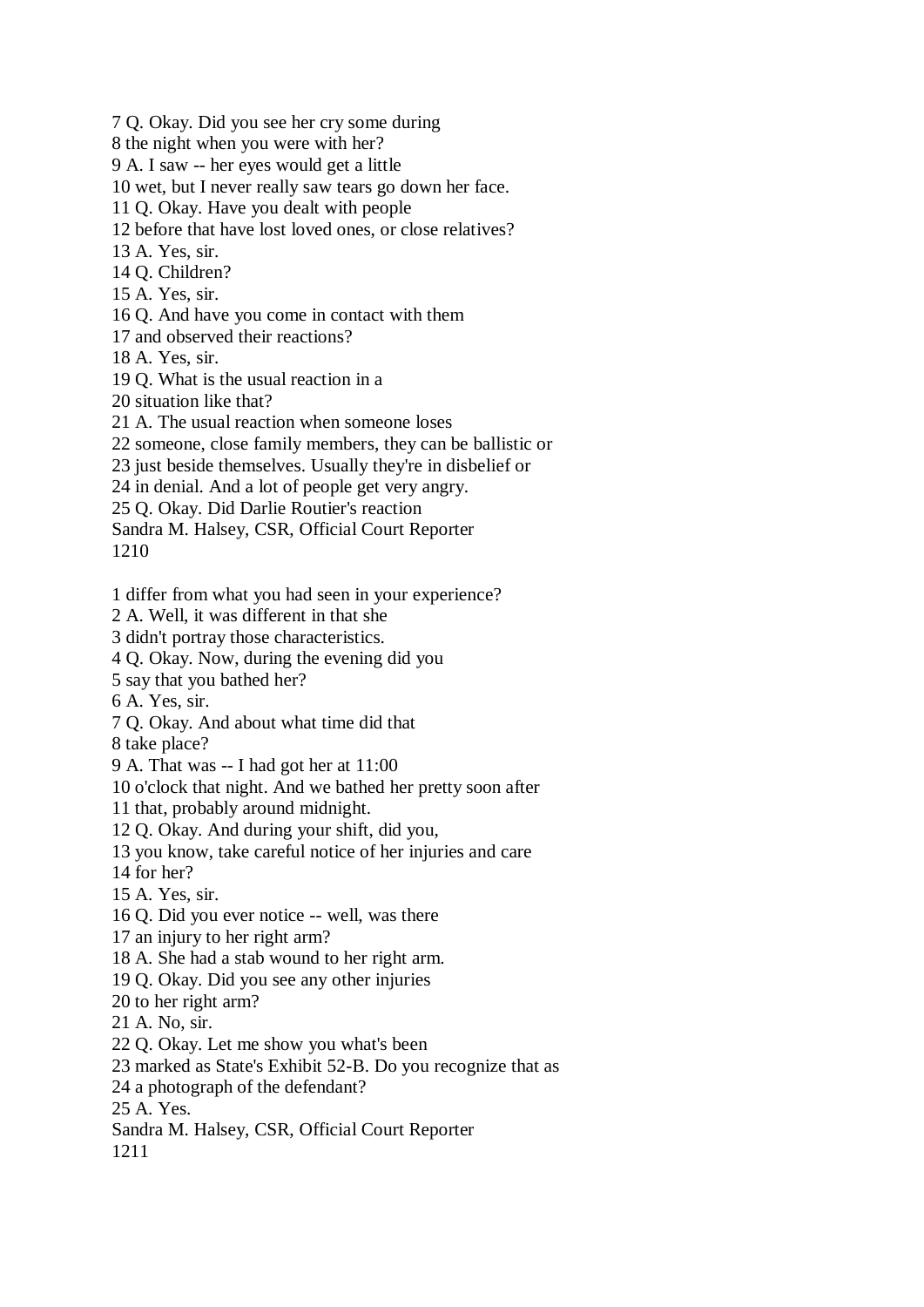1 Q. Do you see her right arm there? 2 A. Uh-huh. (witness nodding head 3 affirmatively.) 4 Q. Do you see that large bruising down 5 the right arm? 6 A. Um-hum. (Witness nodding head 7 affirmatively). 8 Q. Did you see any evidence of that type 9 of injury at any time during your shift? 10 A. I didn't. I did not. 11 Q. Okay. When you bathed her, was her 12 right arm bathed? 13 A. Yes. 14 Q. And was it moved about? 15 A. Um-hum. (Witness nodding head 16 affirmatively). 17 Q. Did she ever complain of any pain 18 other than the cut she received? 19 A. No, not through the night. 20 Q. Okay. That type of bruising, have you 21 seen that type of bruising before in your nursing? 22 A. Working in trauma I have seen blunt 23 trauma to the face, in like, in car accidents, but not 24 that big to the arm. 25 Q. Okay. That's a pretty large bruise, Sandra M. Halsey, CSR, Official Court Reporter 1212 1 is it not? 2 A. Yes, sir, it is. 3 Q. Okay. You didn't see any evidence of 4 that whatsoever? 5 A. No. 6 7 MR. DOUGLAS MULDER: Object to 8 leading. 9 THE COURT: Overruled. Go ahead. 10 11 BY MR. TOBY L. SHOOK: 12 Q. Is that the kind of thing you look for 13 when you're caring for someone in ICU? 14 A. Yes. In our assessment we do a head 15 to toe assessment. 16 Q. Okay. And if you had seen something 17 like that, do you take note of it? 18 A. Yes. 19 Q. Okay. Now, Mrs. Faulk, after -- well, 20 after your shift, or sometime after your shift, did you 21 make some personal notes about what you talked about with 22 Mrs. Routier?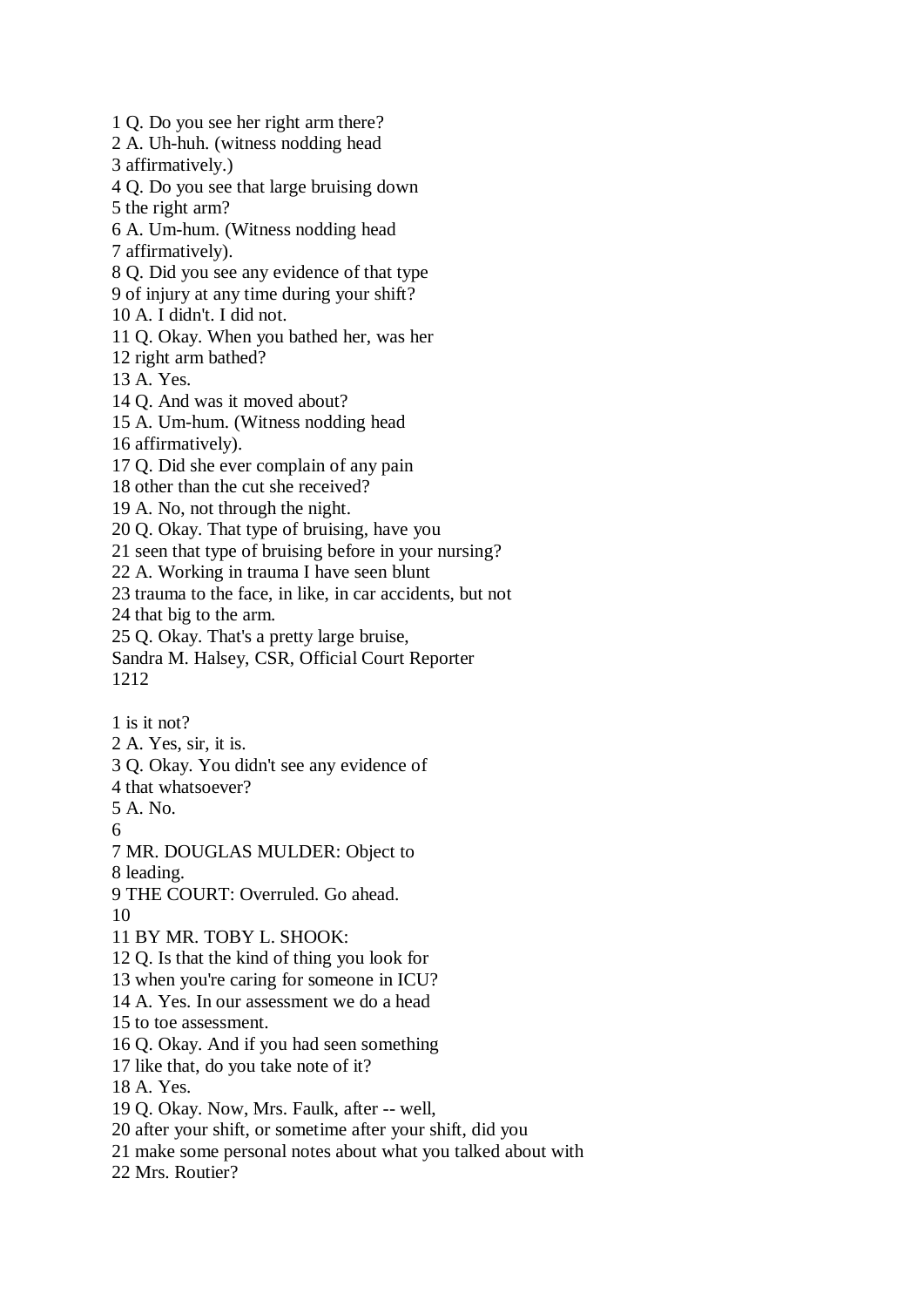23 A. Yes, I did.

24 Q. When was that?

25 A. That was the weekend after I took care

Sandra M. Halsey, CSR, Official Court Reporter 1213

1 of her.

2 Q. Okay. And where did you make those

3 notes?

4 A. In my apartment.

5 Q. Okay. Did you do that at anyone's

6 request?

7 A. No.

8 Q. Just did that on your own?

9 A. Um-hum. (Witness nodding head

10 affirmatively).

11 Q. Okay. And, why did you decide to make

12 some notes?

13 A. I got home and started thinking about

14 what she had said. And I thought it was weird that, when

15 she was telling me that she was laying on her right side

16 that her -- the way her stab wounds were -- she had a

17 dressing on them most of the night, so I didn't look at

18 them until that morning, when the doctor had come in to

19 take the dressing off. But I didn't get a very close

20 look at it, but from what I heard they were pretty

21 straight cuts.

22 And, I just thought it was weird that

23 she would be laying on her right side the way her cuts 24 were.

25 Q. Okay. So you made these notations of

Sandra M. Halsey, CSR, Official Court Reporter 1214

1 the story she had told you?

2 A. Yes, sir.

3 Q. Okay. Now, did you call up the police

4 and tell them you had some notes for them or anything

5 like that?

6 A. No.

7 Q. Where did you keep them?

8 A. I kept them in my little safety thing

9 in my closet.

10 Q. Okay. When is the first time you

11 brought those out again?

12 A. I brought them out -- well, when y'all

13 had contacted me.

14 Q. Okay. And when you say "y'all," are

15 you referring to myself and Investigator Bosillo?

16 A. Yes.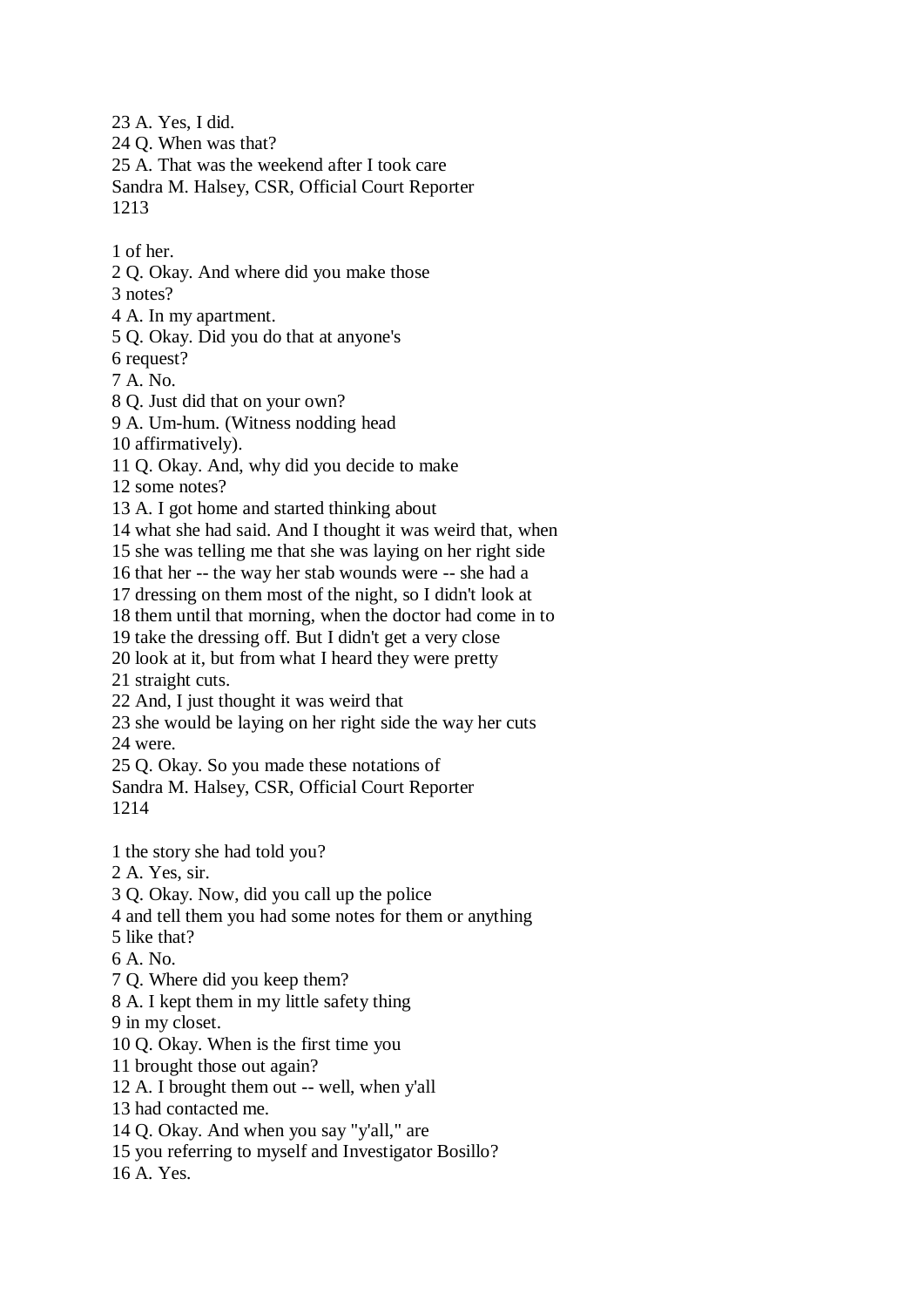17 Q. Do you recall about when that was?

18 A. Around October.

19 Q. Okay. And, did we come and visit you

20 there at your apartment?

21 A. Yes, sir.

22 Q. And then did you show us the notes

23 that you had made and turn those over to us?

24 A. Yes, I did.

25 Q. And we have talked on a couple of

Sandra M. Halsey, CSR, Official Court Reporter 1215

1 other times, have we not?

2 A. Yes, sir.

3 Q. Do you remember how many times that I

4 have met with you?

5 A. Probably about four times.

6 Q. Okay. Couple of times in your

7 apartment?

8 A. Um-hum. (Witness nodding head

9 affirmatively).

10 Q. And then since you were down here in

11 Kerrville, we have met?

12 A. We met on Tuesday, around noon, and

13 then Tuesday evening.

14 Q. Okay. And Tuesday at noon there were

15 other nurses, other people from Baylor there; is that

16 right?

17

18 MR. DOUGLAS MULDER: Object to the

19 leading, Judge. If he's going to continue to lead and

20 just ask the witness to agree with him, he ought to be

21 sworn in one way or the other.

22 THE COURT: The leading objection is

23 sufficient, Mr. Mulder. Thank you. Sustained.

24 Let's rephrase our question.

25

Sandra M. Halsey, CSR, Official Court Reporter 1216

1 BY MR. TOBY L. SHOOK:

2 Q. About how many people were there

3 Tuesday at noon?

4 A. About 10.

5 Q. Okay. And did I ask you some -- well,

6 what went on? Were questions asked at that meeting?

7 A. The pictures were shown and we were

8 asked if we had ever seen the bruise before.

9 Q. Okay. Did I go over some of the same

10 questions that you answered to this Jury?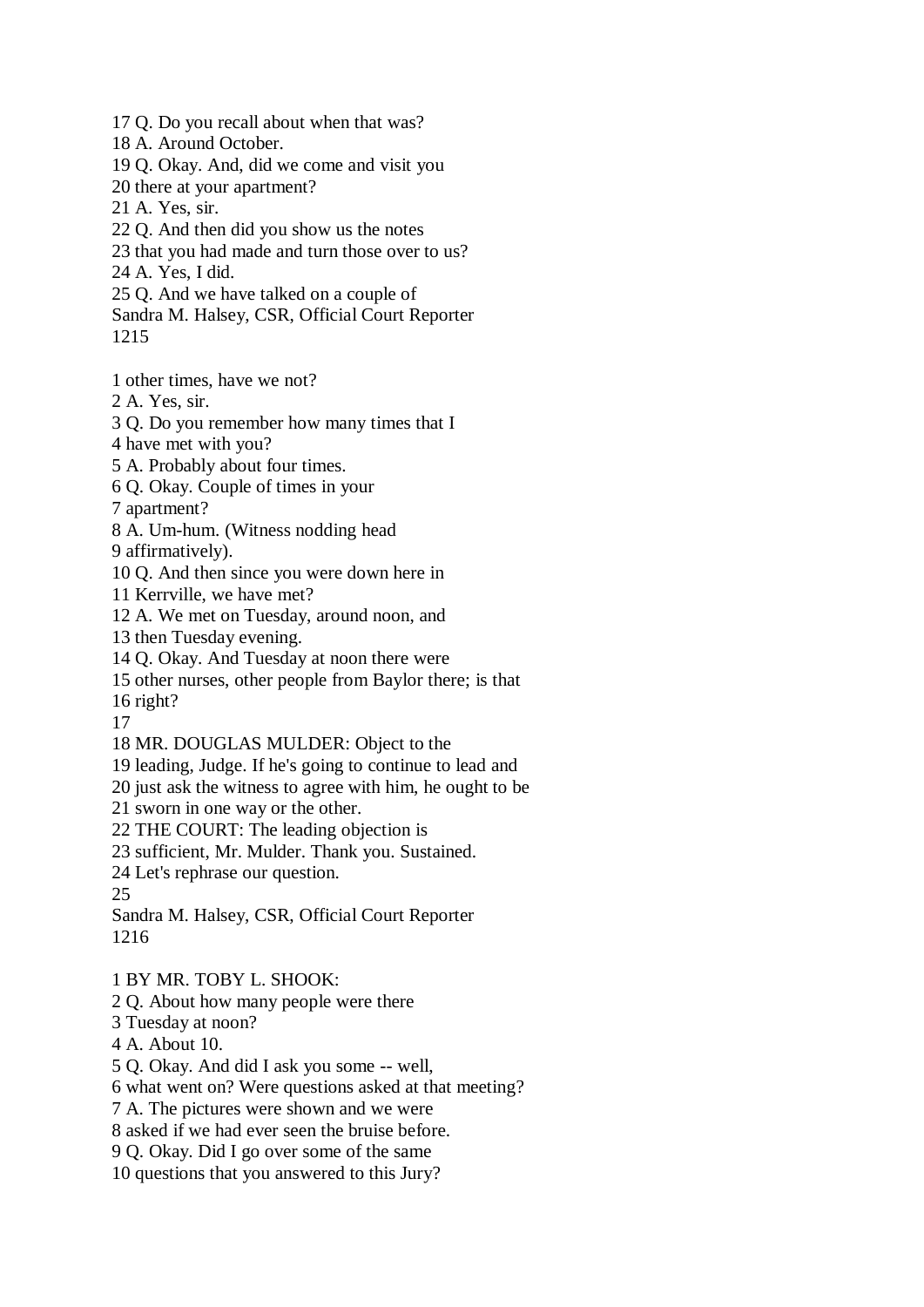11 A. A little bit at noon. 12 Q. Okay. Did I talk with you at greater 13 length that evening? 14 A. Yes, sir. 15 Q. Okay. Who all was present when we 16 talked later that evening? 17 A. Tuesday evening? 18 Q. Yes. 19 A. You and Mr. Bosillo. 20 Q. Okay. 21 MR. TOBY L. SHOOK: Mark this, please. 22 23 24 (Whereupon, the following 25 mentioned item was Sandra M. Halsey, CSR, Official Court Reporter 1217 1 marked for 2 identification only 3 after which time the 4 proceedings were 5 resumed on the record 6 in open court, as 7 follows:) 8 9 10 BY MR. TOBY SHOOK: 11 Q. Let me show you a three page document 12 that has been marked as State's Exhibit 57. And let you 13 take a look at those three pages and see if you recognize 14 them. 15 A. Yes, I do. 16 Q. Are those the personal notes that you 17 made in regards to the things that Mrs. Routier told you 18 that evening on that shift as you cared for her? 19 A. Yes, sir. 20 Q. Okay. 21 22 MR. TOBY SHOOK: Judge, we will pass 23 the witness. 24 MR. RICHARD C. MOSTY: May I read 25 this? Sandra M. Halsey, CSR, Official Court Reporter 1218 1 THE COURT: You may, indeed. 2 3 4 CROSS EXAMINATION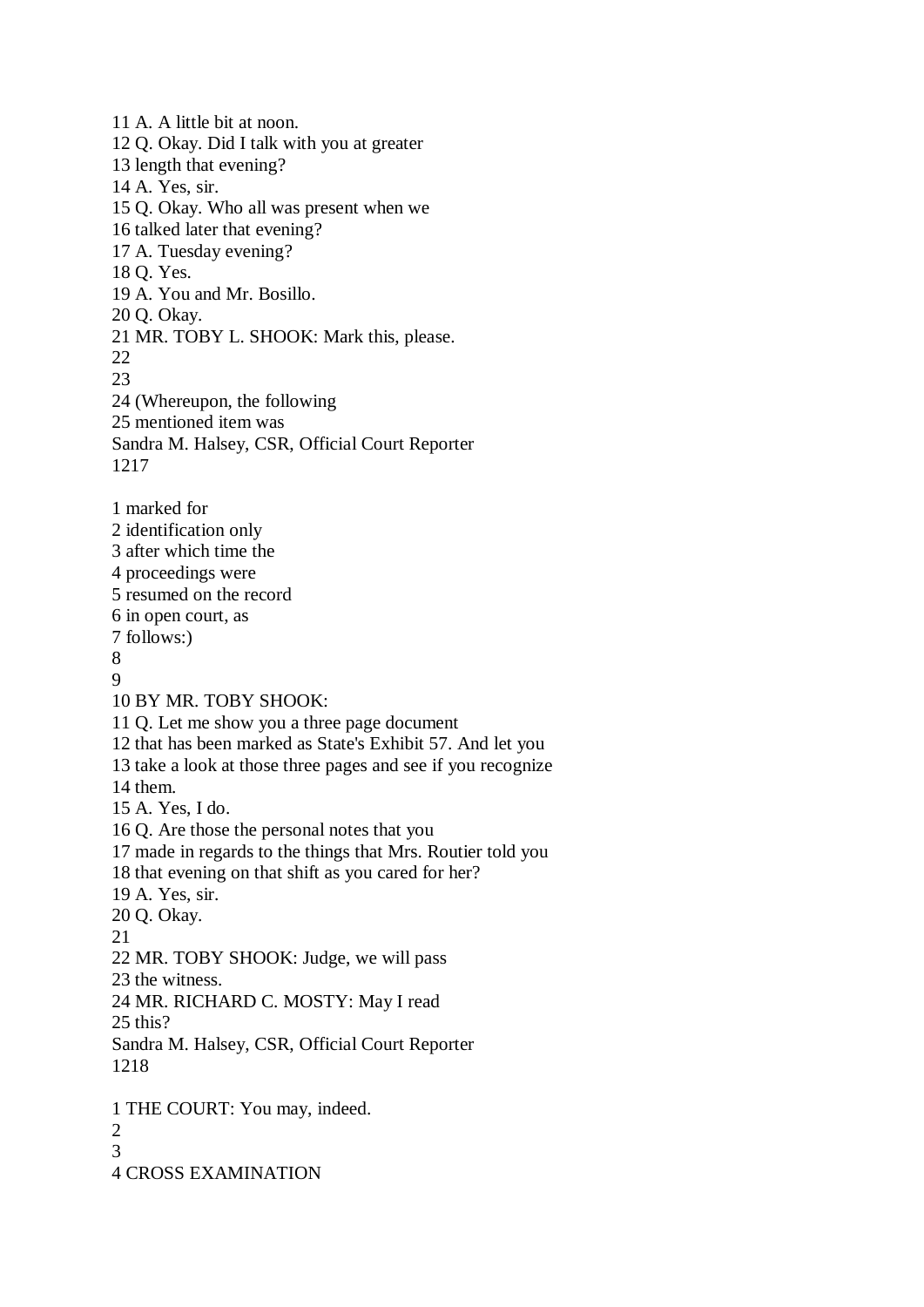5

6 BY MR. RICHARD MOSTY:

7 Q. Mrs. Faulk, how are you this morning?

- 8 A. Fine. Thank you.
- 9 Q. How long have you been in Kerrville?
- 10 A. I've been in Kerrville since Monday

11 night.

- 12 Q. Are you anxious to get home?
- 13 A. Yes, sir.
- 14 Q. Okay. Let me make sure that I
- 15 understand where your notes are. Mrs. Faulk, I'm going
- 16 to show you what is in evidence as hospital records. And

17 I just want to see if I know where your notes start --

18 A. Okay.

19 Q. -- and where they end. And I think I

20 have handed you one that --

21 A. Um-hum. (Witness nodding head

22 affirmatively).

23 Q. When you first sign in your notes, do

24 you put your full name?

25 A. Yes. You put your initial and last

Sandra M. Halsey, CSR, Official Court Reporter 1219

1 name and RN, or whatever your license is.

2 Q. And do yours start by, "We agree with

3 the shift assessment done by P. Campbell"?

4 A. Yes.

- 5 Q. Is that your first notation?
- 6 A. Yes.
- 7 Q. And that's Paige Campbell?
- 8 A. Yes, sir.
- 9 Q. Who was immediately before you?

10 A. Yes.

11 Q. Now, is she your supervisor, or is she

12 over you? I didn't understand that.

- 13 A. Paige Campbell, she was just charge
- 14 nurse that night and she's a fellow employee.
- 15 Q. Okay.
- 16 A. With me.
- 17 Q. She's a charge nurse?
- 18 A. She was that night. Just on my shift
- 19 from 7-P. to 7-A.
- 20 Q. So is that who you would report to for
- 21 lack of a better term, your superior, on that shift?
- 22 A. Yes, sir.
- 23 Q. Okay. Now, then show me where your
- 24 last note is then?
- 25 A. The next page where I discontinued her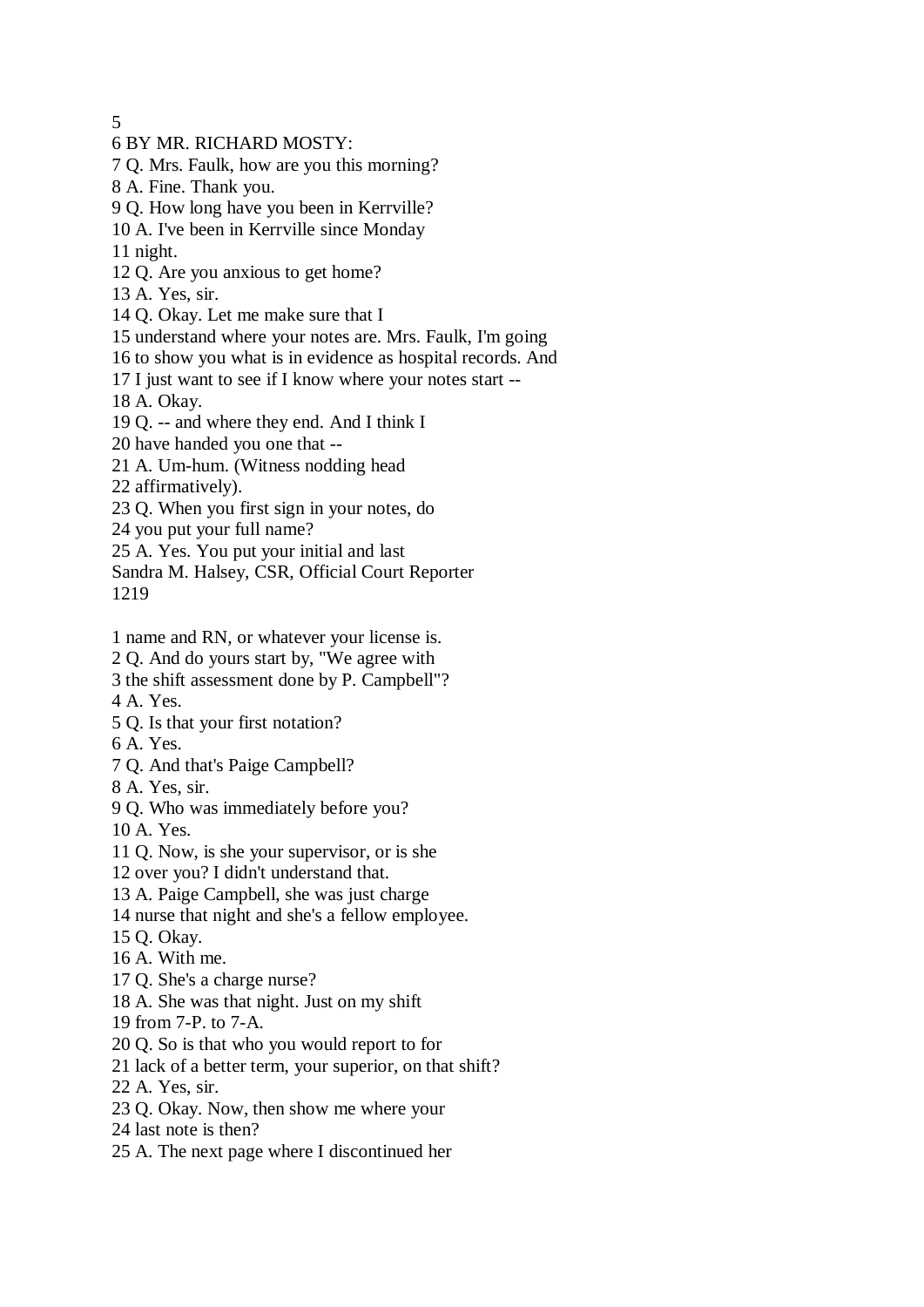Sandra M. Halsey, CSR, Official Court Reporter 1220

1 Foley catheter. 2 Q. Okay. Is that a 7:10 AM? 3 A. Yes, sir. 4 Q. And then, I guess, you went off duty 5 then about 7:10 AM? 6 A. Um-hum. (Witness nodding head 7 affirmatively). 8 Q. Correct? 9 A. Yes. 10 Q. So that's all within about 24 hours, 11 in the first 24 hours of her stay in the hospital? 12 A. Yes, sir. 13 Q. And if I understand at some time in 14 that evening you bathed her? 15 A. Yes, sir. 16 Q. What time? 17 A. It was around midnight. 18 Q. Okay. And when you bathed her, she 19 was -- she stayed in the bed? 20 A. Yes, sir. 21 Q. Was she laying down essentially? 22 A. Yes, sir. 23 Q. And I think you said that part of your 24 duties were, in fact, to move her to different positions? 25 A. Yes, sir. We help assist patients if Sandra M. Halsey, CSR, Official Court Reporter 1221 1 they're not mobile. 2 Q. You want patients to move around so 3 that they don't get bed sores and things like that, don't 4 you? 5 A. Yes, sir. 6 Q. And you said -- I think you used the 7 phrase, "She was in her right mind"? 8 A. Yes. 9 Q. So I take it by that you think she was 10 acting appropriately? 11 A. Yes.

12 Q. To whatever the circumstances that

13 were going on, you thought that her behavior or her

14 responses were appropriate for the circumstances?

15 A. No. I didn't think her responses were

16 appropriate. I thought she was coherent.

17 Q. Okay. And, is that because you, how

18 did you say, on how she reacted, not emotionally?

19 A. I just remember when I was bathing her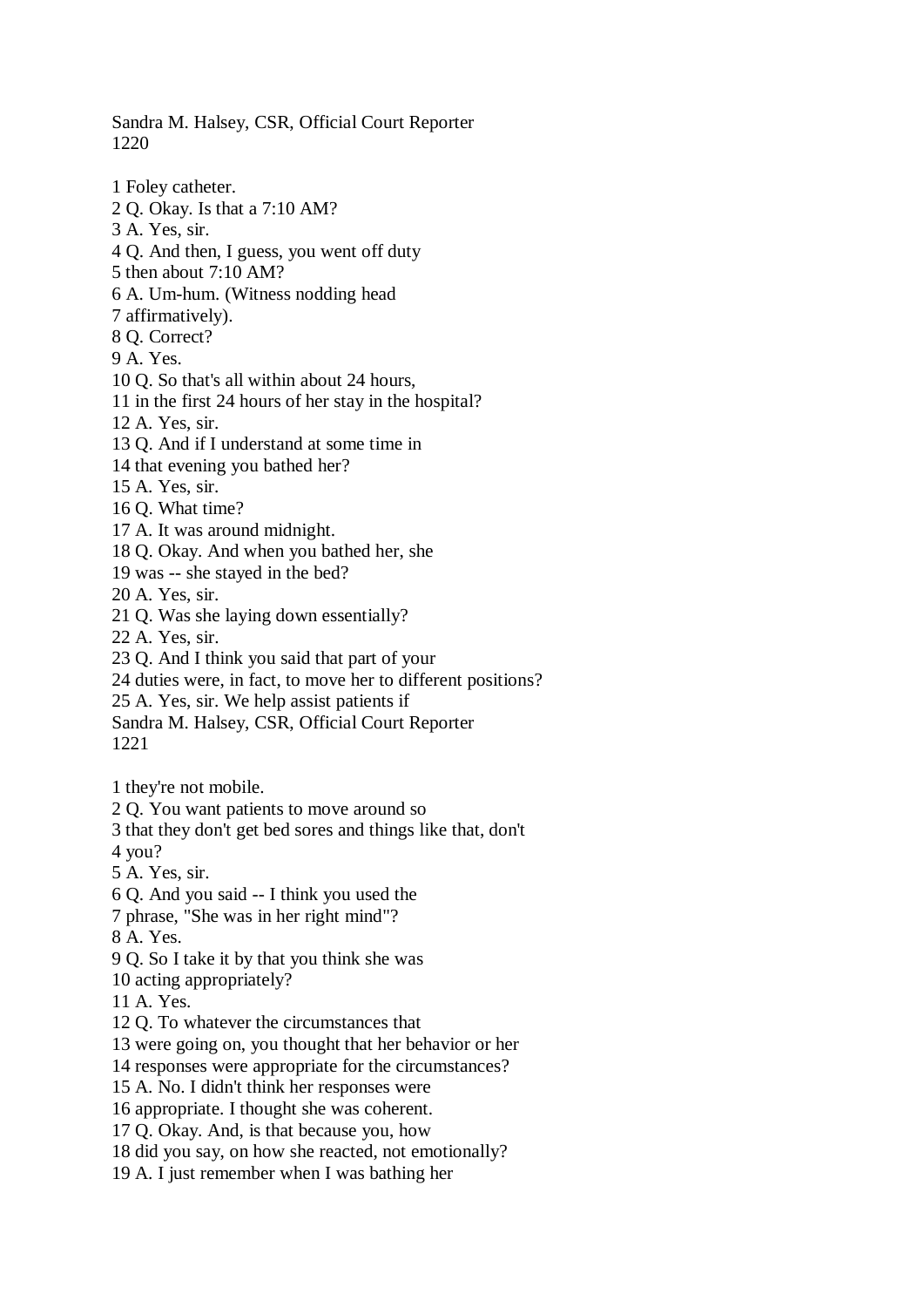20 that she -- there was no remorse, no tears, just -- that 21 just really stood out in my mind. That we were cleaning 22 blood from her feet and she was very unemotional. 23 Q. Okay. And I think you said something 24 about that she was making some kind of statements of 25 denial about -- how did you say that? Sandra M. Halsey, CSR, Official Court Reporter 1222

1 A. I said that that's normal for people

2 to be in denial.

3 Q. To make --

4 A. But she never said any statements

5 about being in denial over the loss of her sons.

6 Q. Was she holding -- did she have those

7 pictures there of the boys with her?

8 A. She asked for them one time when we

9 were bathing her.

10 Q. And she would look at them?

11 A. She looked at them and kind of whined

12 a little bit.

13 Q. Kind of whined? Where does that word

14 whine come from?

15 A. Pretty subjective.

16 Q. It's pretty subjective?

17 A. Yes.

18 Q. Sort of, would you think it unusual

19 that two people might -- two or three, or however many

20 people, might choose that subjective phrase "whine," to

21 describe what happened?

22 A. Not if that's what she was doing.

23 Q. And do you think that I might think

24 that whining was different than what you might think

25 whining is?

Sandra M. Halsey, CSR, Official Court Reporter 1223

1

2 MR. TOBY SHOOK: Judge, I'll object.

3 That question calls on what Mr. Mosty thinks is improper

4 and speculative.

5 THE COURT: Sustained.

6 Rephrase your question.

7

8 BY MR. RICHARD MOSTY:

9 Q. Now you have some training in grief,

10 don't you?

11 A. Dealing with families that are

12 grieving.

13 Q. And you understand that people do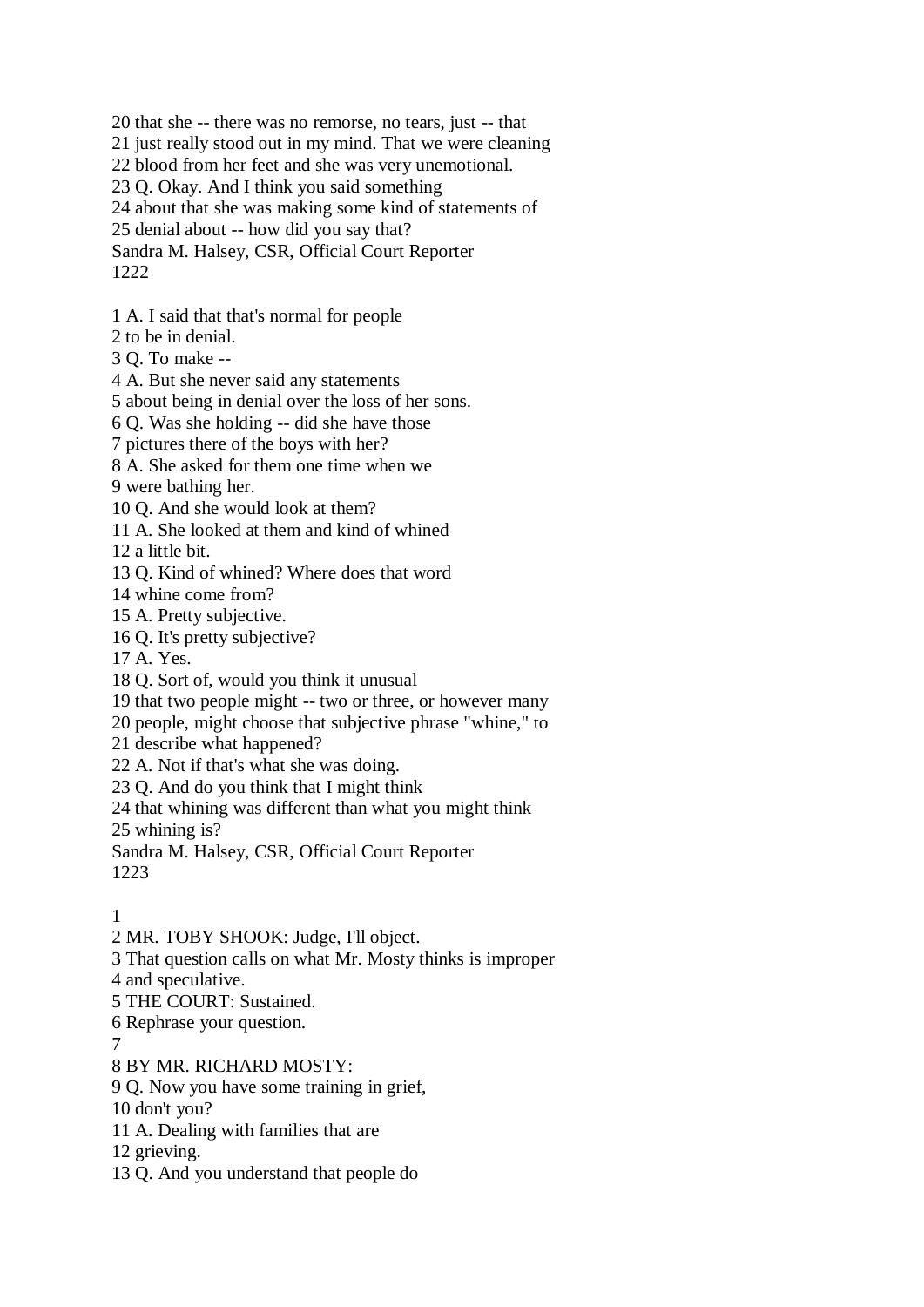14 different grieving. They grieve in different ways, don't

15 they?

- 16 A. Yes, sir.
- 17 Q. And you understand that there are
- 18 different -- sort have been identified as stages of
- 19 grief?
- 20 A. Yes, sir.
- 21 Q. Do you remember how many there are?
- 22 A. There's about four stages.
- 23 Q. And people go through those in
- 24 different ways, don't they?
- 25 A. Some people, yes, sir. They can.
- Sandra M. Halsey, CSR, Official Court Reporter 1224
- 1 Q. And sometimes they do them in
- 2 different orders?
- 3 A. Not necessarily.
- 4 Q. You disagree with that?
- 5 A. Yes.
- 6 Q. Okay. Tell me what is the first stage
- 7 of grief for all people then?
- 8 A. Well, the first stage would be
- 9 disbelief.
- 10 Q. Disbelief. That's true in every
- 11 circumstance?
- 12 A. Yes.
- 13 Q. Okay. What's the second one?
- 14 A. It would be that they would get angry.
- 15 Q. Okay. And what's the third one?
- 16 A. The third one is that they would come
- 17 to acceptance.
- 18 Q. To acceptance?
- 19 A. Yes.
- 20 Q. All right. And what is the fourth
- 21 one?
- 22 A. The fourth one is that they console.
- 23 They would have some kind of resource.
- 24 Q. Okay.
- 25 A. To -- for comfort.
- Sandra M. Halsey, CSR, Official Court Reporter 1225
- 1 Q. Is that it?
- 2 A. That I'm aware of.
- 3 Q. And everyone goes through those in the
- 4 same order?
- 5 A. Well, in my opinion, yes.
- 6 Q. And how long does each of them last?
- 7 A. I don't know.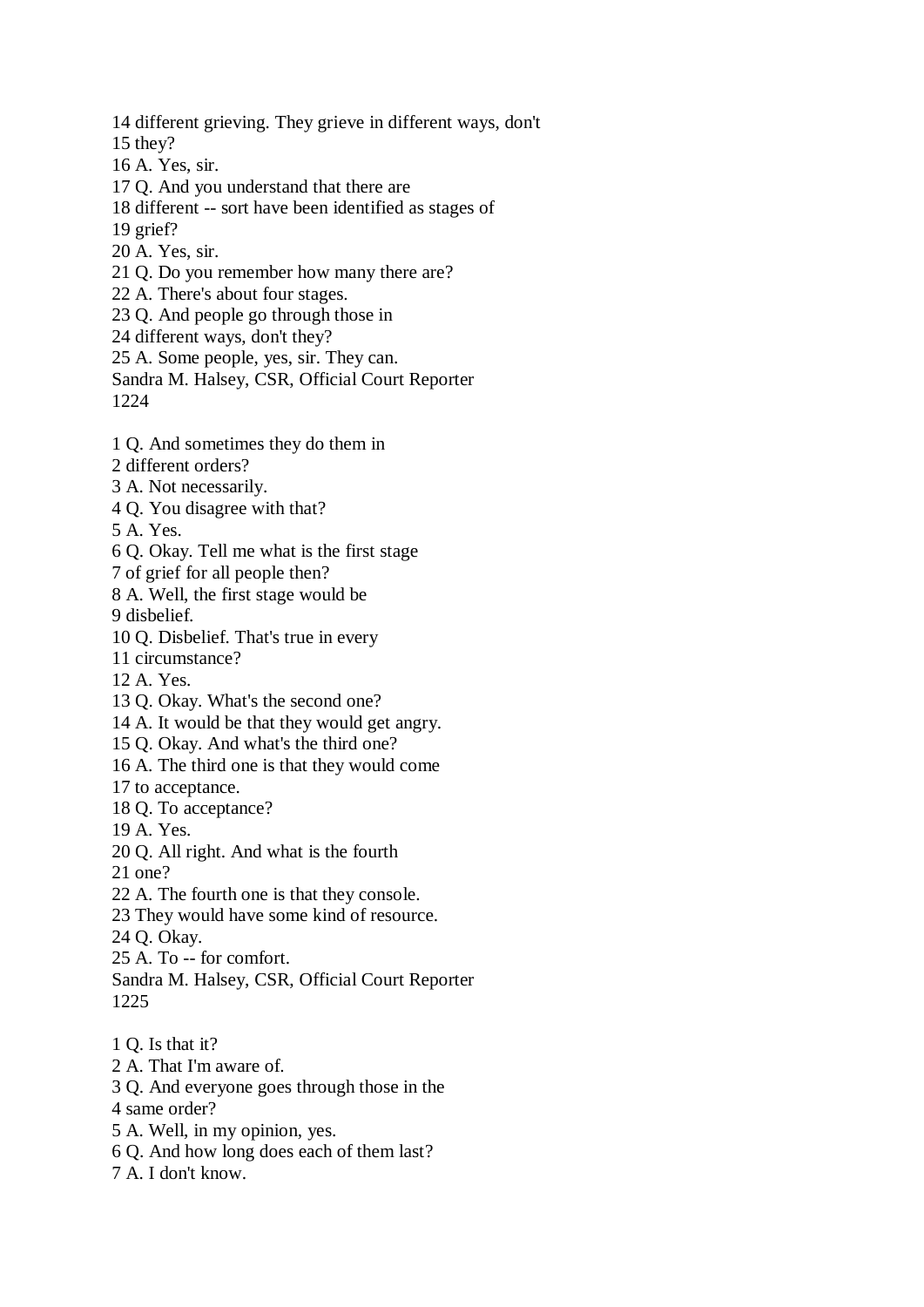8 Q. Well, is that the same for everybody?

9 A. I honestly don't know.

10 Q. Okay.

11 12

13 (Whereupon, the following

- 14 mentioned item was
- 15 marked for
- 16 identification only
- 17 after which time the
- 18 proceedings were
- 19 resumed on the record
- 20 in open court, as

21 follows:)

22

## 23 BY MR. RICHARD MOSTY:

24 Q. Let me talk to you a little bit about 25 that then. Let me show you what I have marked as Sandra M. Halsey, CSR, Official Court Reporter 1226

1 Defendant's Exhibit 18. Have you seen -- in part of your

- 2 training have you seen pamphlets like that on dealing
- 3 with grief?
- 4 A. I have, yes.

5 Q. Okay. Let me ask you if you agree

6 with this statement. "That in shock and denial" -- 7

8 MR. TOBY SHOOK: Judge, I'll object to

9 him reading from a document not in evidence. And also

10 she hasn't recognized this particular pamphlet as anyone

11 that she's used or is familiar with.

12 THE COURT: I'll sustain the

13 objection.

14

15 BY MR. RICHARD MOSTY:

16 Q. Do you agree with the statement that

- 17 shock and denial often follow grief? Follow the loss of
- 18 a loved one?

```
19 A. Yes, I do.
```
20 Q. Do you agree with the statement that

- 21 that is especially true if a loss occurs suddenly?
- 22 A. Yes.
- 23 Q. Do you agree with the statement that

24 an emotional numbness may set in in that shock and denial 25 stage?

Sandra M. Halsey, CSR, Official Court Reporter

1227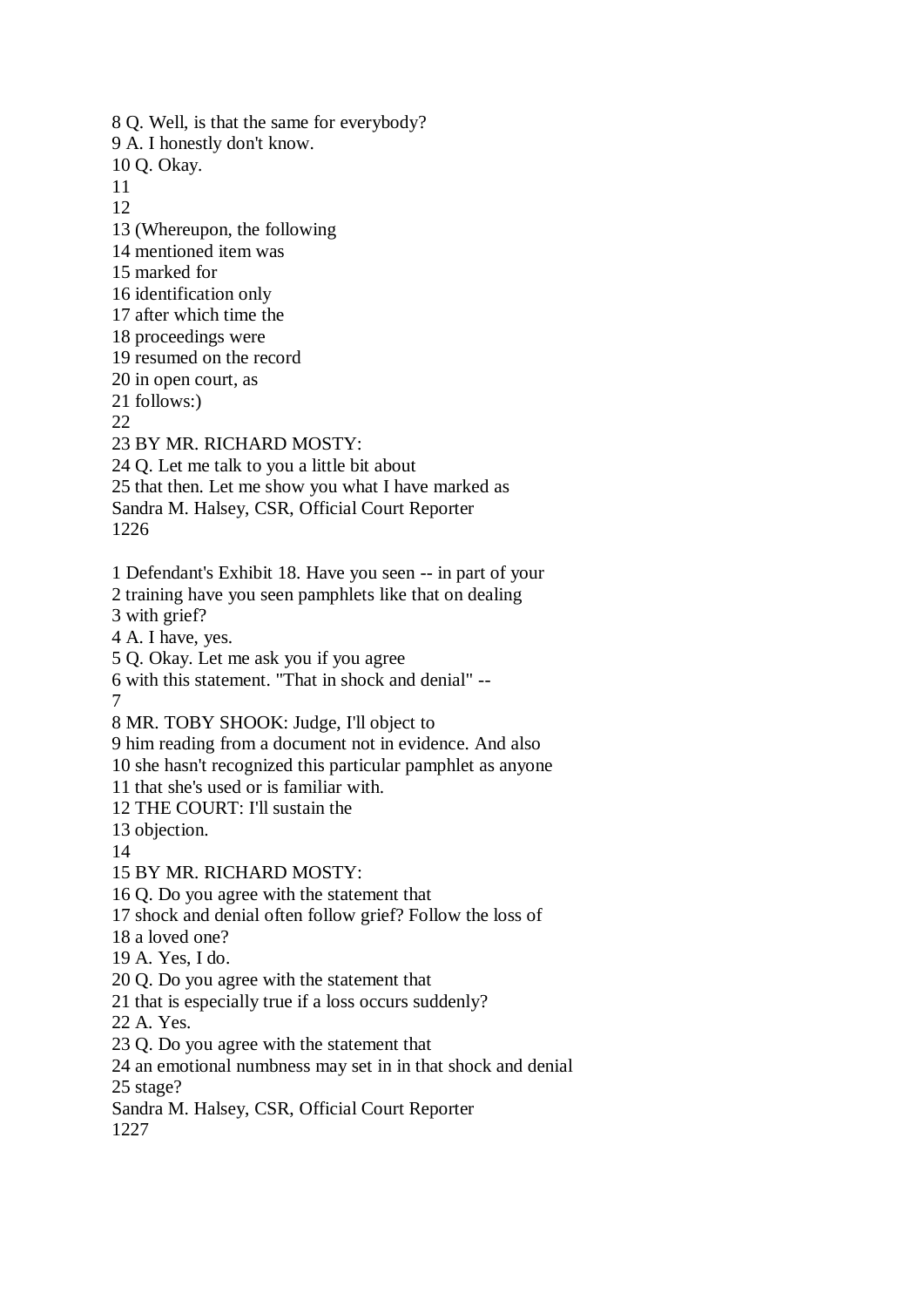1 A. Yes, I do. But I don't think starting

2 out.

3 Q. Okay. You don't think that that

- 4 emotional -- when does that emotional numbness set in?
- 5 A. I honestly don't know.
- 6 Q. But you know it doesn't set in within
- 7 24 hours?
- 8 A. I don't know.
- 9 Q. Okay. You don't know when someone
- 10 might go into emotional numbness, do you?

11 A. No.

- 12 Q. And do you agree with the statement
- 13 that that emotional numbness may last from hours to weeks

14 or longer?

15 A. You're saying that emotional numbness

16 can be --

- 17 Q. That it might last a matter of hours,
- 18 might last an hour (sic) of days, might last weeks.
- 19 A. I don't know how long. I think it's
- 20 very individualistic.
- 21 Q. All right. And so, if someone is
- 22 emotionally numb, is that sort of what you would
- 23 characterize as -- how would I say, stone-faced?

24 A. Yes.

- 25 Q. That's emotional numbness?
- Sandra M. Halsey, CSR, Official Court Reporter 1228
- 1 A. Yes.
- 2 Q. Sort of like in a stupor, right?
- 3 A. When, I think of stupor, I think of
- 4 close to comatose, and I don't think that's normal for
- 5 someone that's just lost.
- 6 Q. Okay. And that's sort of -- you
- 7 agree, that the emotional stupor might be sort of a blank
- 8 look on someone's face?
- 9 A. That stupor is?
- 10 Q. Emotional numbness might have, just
- 11 sort of, no reaction?
- 12 A. Yes, they can.
- 13 Q. If I'm emotionally numb?
- 14 A. Yes.
- 15 Q. And that's -- in nursing terms you
- 16 would call that a flat affect, wouldn't you?
- 17 A. Yes.
- 18 Q. Okay. And that's what she was
- 19 exhibiting that night, wasn't it? A flat affect?
- 20 A. Yes.
- 21 Q. A numbness?
- 22 A. I would say a flat affect.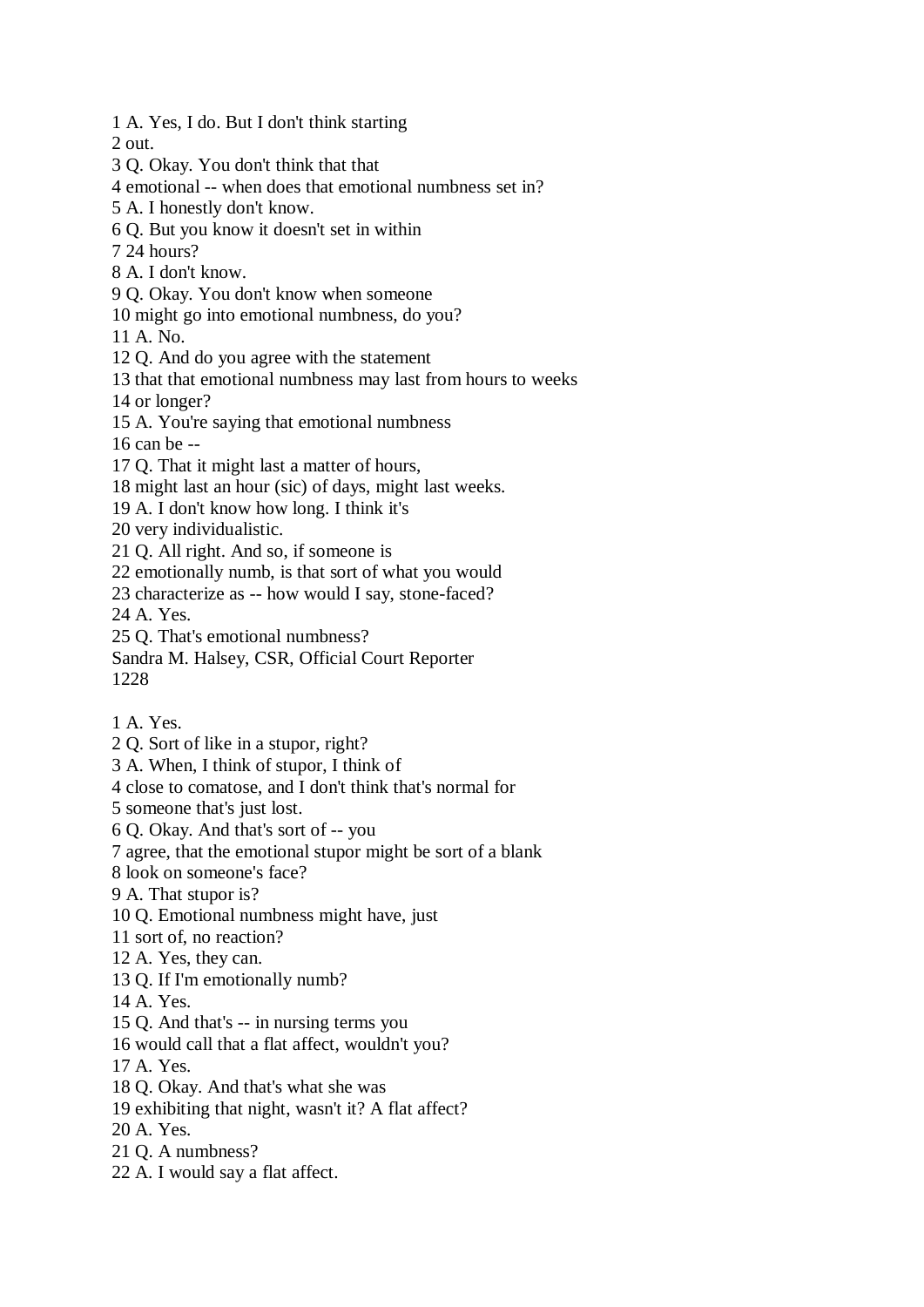23 Q. Okay. Well, you agreed with me a 24 minute ago that that was -- that numbness, that 25 stone-face, that lack of expression, all of those are Sandra M. Halsey, CSR, Official Court Reporter 1229

1 indicative of flat affect, aren't they?

2 A. Characteristics, yes.

3 Q. Okay. Just one point of

4 clarification. In this description you talked about the

5 TV. And, is it your understanding that the TV was on?

6 That they had fallen asleep while watching TV?

7 A. I do not know that.

8 Q. Oh.

9 A. She didn't say.

10 Q. So you don't know whether it was on or

11 off?

12 A. No, sir.

13 Q. Now, let's talk a little bit about

14 stupor. When someone is awoken -- I guess people awake

15 differently, don't they?

16 A. Awakened from sleep or --

17 Q. Well, just this morning probably

18 everybody here woke up somewhat differently?

19 A. Yes, sir.

20 Q. Some pop right out of bed, some don't?

21 A. Yes, sir.

22 Q. And that depends, no matter whether

23 you're a heavy or a light sleeper, there's something

24 known as when you get into a deep sleep?

25 A. Yes.

Sandra M. Halsey, CSR, Official Court Reporter 1230

1 Q. Even people that sleep just three or

2 four hours a night have some time of deep sleep?

3 A. I don't know. I know that deep sleep

4 is called REM. But I don't know exactly how long that 5 takes to take place.

6 Q. Yeah. Okay. And if someone wakes

7 from a deep sleep they -- have you ever woken up in the

8 night, sort of walking around and not knowing what room 9 you were in?

10 A. Yes, sir.

11 Q. You've gone and -- I've ended up,

12 like, in a room, and I'm feeling around, and then in a

13 little while you sort of wake up and realize where you

14 are and go back to bed?

15 A. Yes, sir.

16 Q. Okay. And that -- I would sort of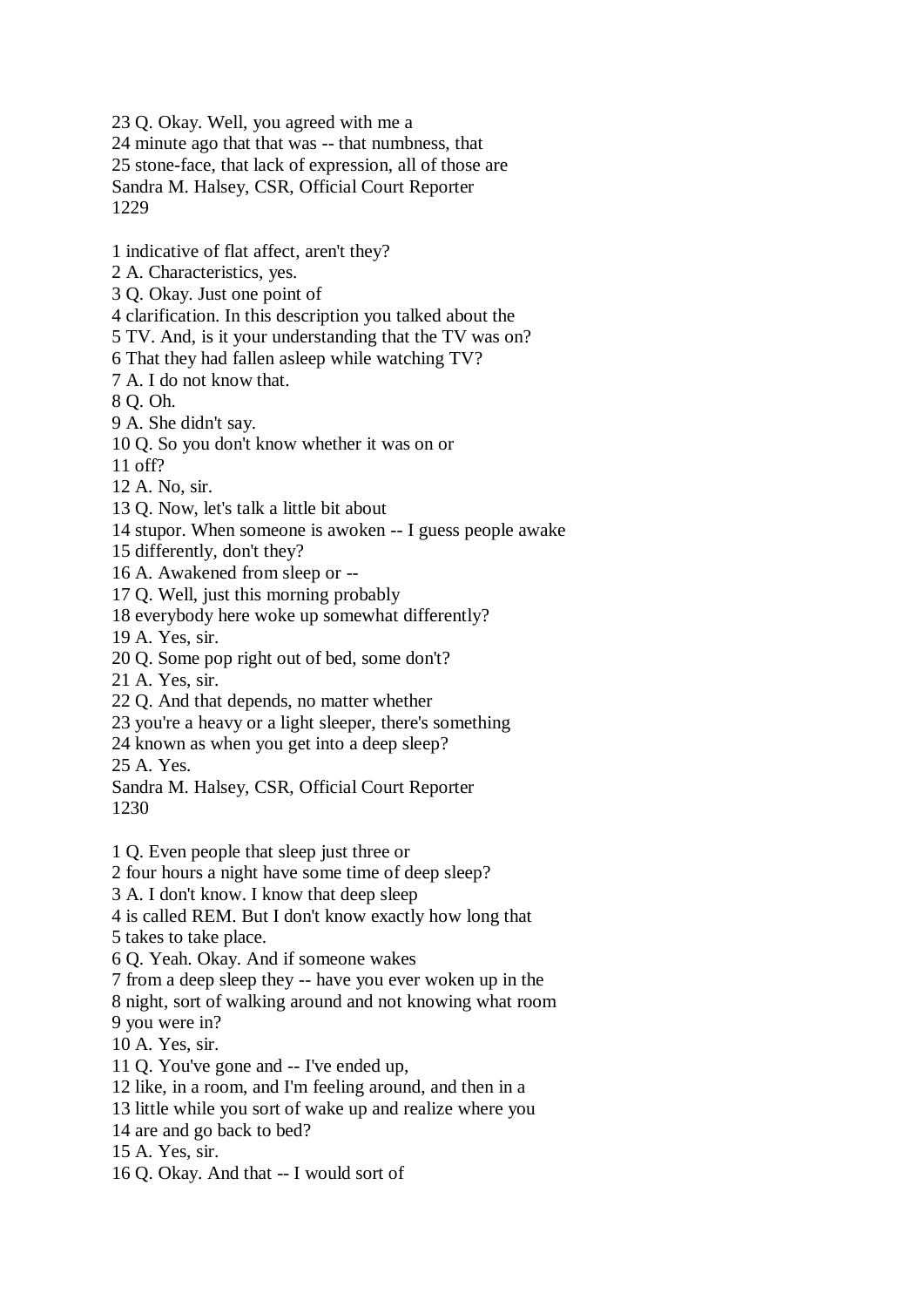17 call that like almost a stupor, would you?

18 A. No, sir, I wouldn't call it stupor.

19 Q. Okay. It was just, as you wake up,

20 sometimes you're not real clear on what you're doing?

21 A. Exactly, yes.

22 Q. As a matter of fact, what you said was

23 that what Darlie described to you was that it wasn't

24 until she was already up and moving that she -- that she

25 really sort of woke up and figured out what was going on?

Sandra M. Halsey, CSR, Official Court Reporter

1231

1 A. I would have to look at my notes.

2 Q. You don't remember testifying to that?

3 A. I would have to look at my notes at

4 what she said.

5 Q. I'm not asking you about your notes,

6 I'm asking you if you remember, just --

7

8 MR. TOBY SHOOK: Judge -- Judge, the

9 witness has asked if she could review her notes to answer

10 his question, and I submit she should be allowed to do

11 that.

12 MR RICHARD C. MOSTY: Well, I'm not

13 asking about her notes, Your Honor.

14 THE COURT: Well, let's go on to the

15 next question then.

16

17 BY MR. RICHARD C. MOSTY:

18 Q. I'm asking you if you remember that

19 less than 15 minutes ago, stating that that was -- that

20 he ran into the wine rack holder, and there was a big

21 crash, and that's when she really woke up.

22 A. She told me that she --

23 Q. Wait, Mrs. Faulk, my question is: Do

24 you remember testifying to that not 15 minutes ago?

25 A. Yes, sir.

Sandra M. Halsey, CSR, Official Court Reporter 1232

1 Q. Okay. And so that is consistent with

2 someone who awakes and is not fully awake, who, in a

3 moment really comes awake. Right?

4 A. Can you repeat the question, I'm

5 sorry.

6 Q. Okay. Well, what Mrs. Routier

7 described to you was that something was happening before

8 she was fully awake.

9

10 MR. TOBY SHOOK: Judge, I'll object to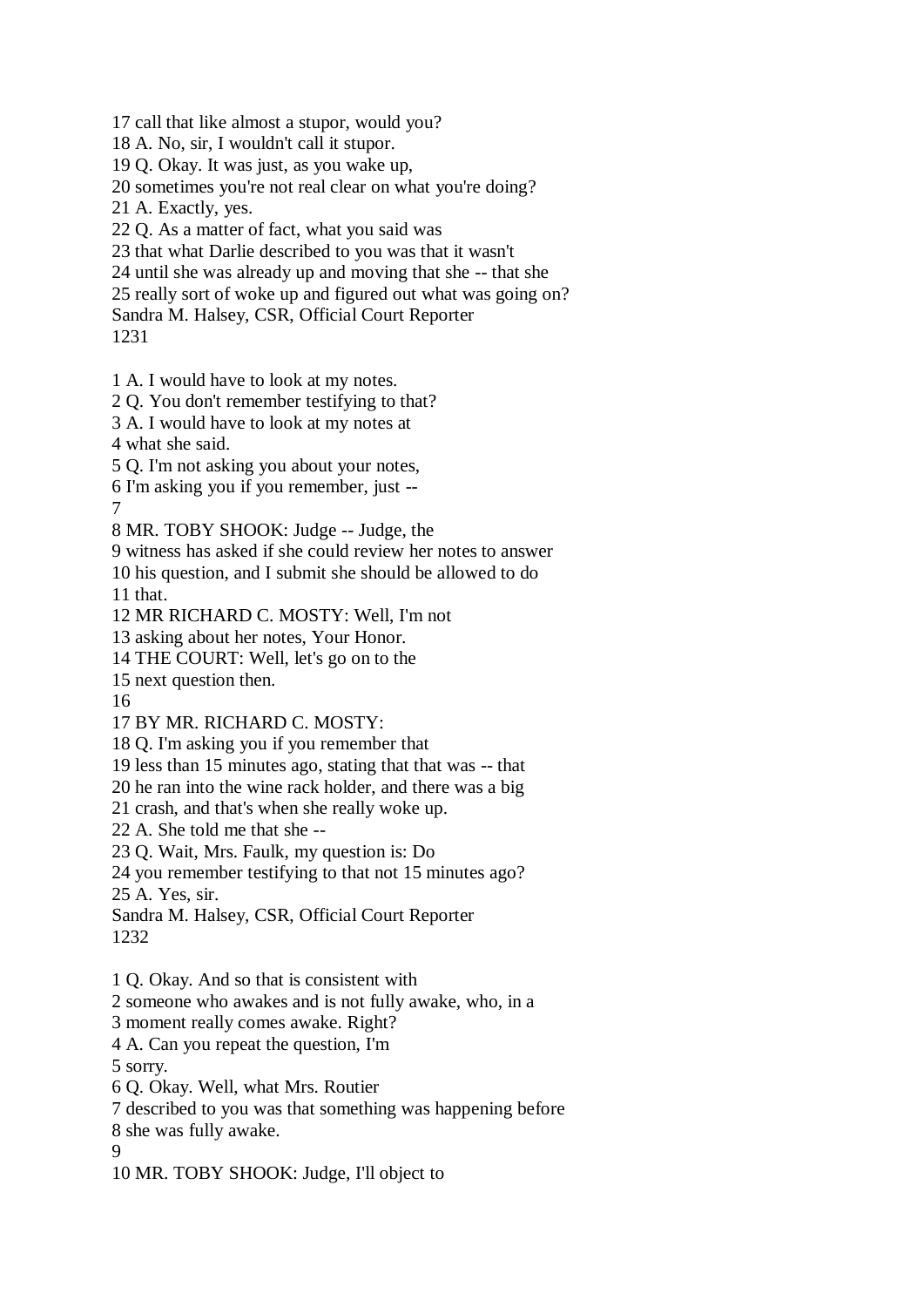12 what Mrs. Routier told this witness. She's only repeated 13 what she told her. She can't interpret what she meant by 14 it. 15 THE COURT: Well, I understand. I'll 16 overrule that objection, but I'll -- answer the questions 17 as succinctly and accurately as you know how. When a 18 question has been answered, Mr. Mosty, please go on to 19 your next question. 20 21 BY MR. RICHARD MOSTY: 22 Q. That's what Mrs. Routier described to 23 you, wasn't it? Being awakened with something happening, 24 but not fully awake? 25 A. She could have been, but I don't know Sandra M. Halsey, CSR, Official Court Reporter 1233 1 her state. 2 Q. Well, I'm just asking you what she 3 said. That's when she really woke up? 4 A. Yes. That's what she said. 5 Q. So until she really woke up, she was 6 not really awake; is that right? 7 A. Correct. 8 Q. Okay. So what happened -- while she 9 was describing what happened on the couch, was a time 10 when she said she was not fully awake?

11 speculation. He's trying to go into an interpretation of

11

12 MR. TOBY SHOOK: Judge, I'll object

13 again. He's going into speculation.

14 THE COURT: All right.

15 MR. TOBY SHOOK: It's just his

16 interpretation.

17 THE COURT: I'll overrule that

18 objection, as the question is couched. If you know that

19 question -- if you know the answer, answer it. But let's

20 get brief questions, brief answers. Move on to the next

21 question.

22 Go ahead, please.

23

24 BY MR. RICHARD MOSTY:

25 Q. Could you answer the question?

Sandra M. Halsey, CSR, Official Court Reporter 1234

1 A. Can you repeat the question?

2 Q. Before the wine rack, Mrs. Routier

3 told you that she was not fully awake?

4 A. Yes, sir. She said that what kind of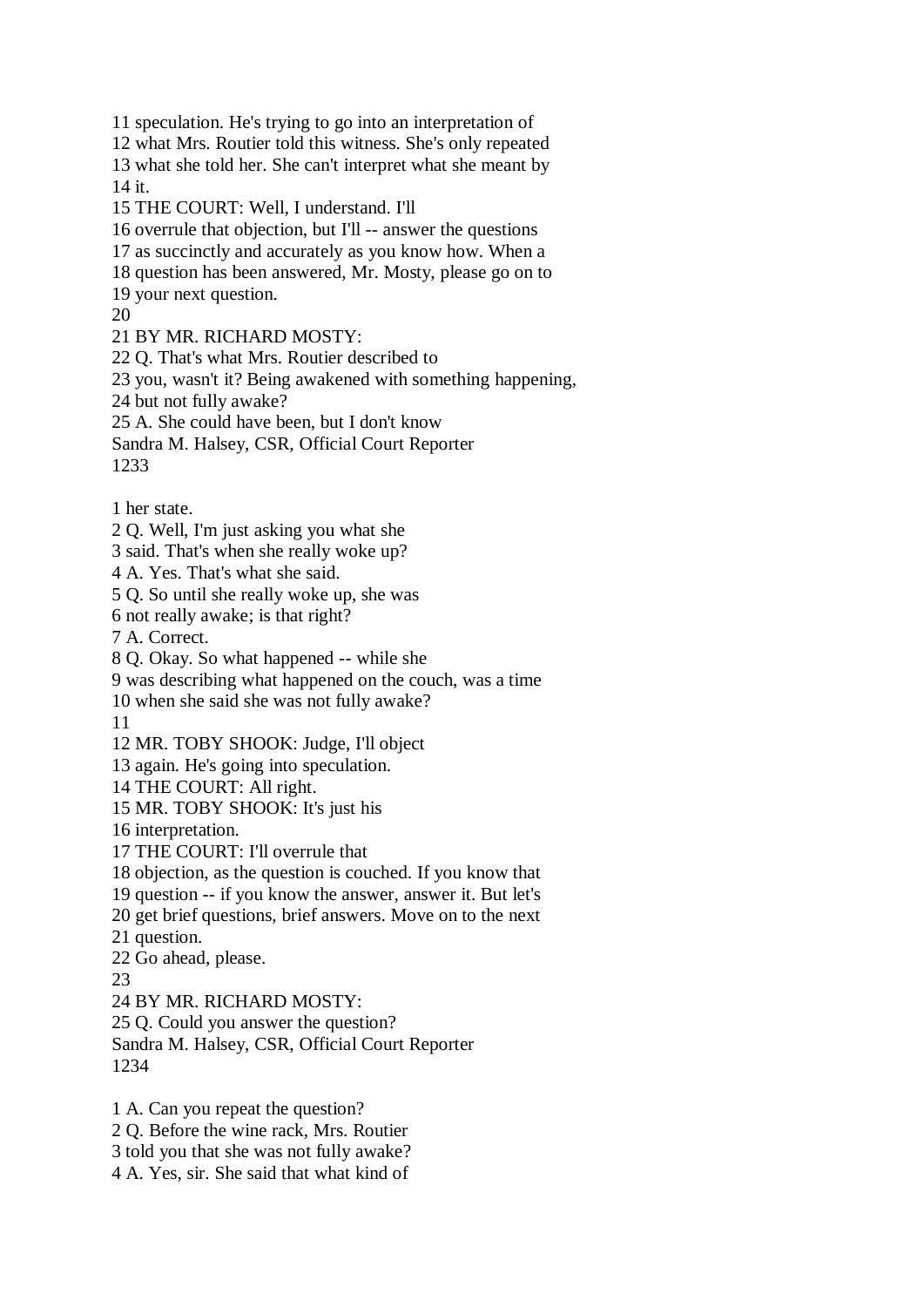5 woke her up was her boys crying. And then what really 6 woke her up was the loud crack noise. 7 Q. All right. And that sort of like when 8 you're walking around your house, you're kind of awake, 9 and you kind of know, but until you're fully awake, you 10 don't really know where you are or what you've been 11 doing? 12 A. Yes, sir. 13 Q. Now, you told me you bathed her about 14 midnight; is that right? 15 A. Yes, sir. 16 Q. And when you bathed her, were her feet 17 bloody? 18 A. Yes, sir. 19 Q. So, it's fair to say that when you 20 bathed her at midnight, no one had washed her feet at 21 that point? 22 A. No, sir. 23 Q. You were the first person to wash 24 those bloody feet? 25 A. Yes, sir. Sandra M. Halsey, CSR, Official Court Reporter 1235 1 Q. And you know that for a fact, don't 2 you? 3 A. Yes, sir, I do. 4 Q. You remember that you -- you were by 5 yourself? 6 A. I was with Paige Campbell. 7 Q. But Paige Campbell had not washed her 8 feet off earlier, had she? 9 A. No. 10 Q. I guess Paige was helping you? 11 A. Yes. 12 Q. And you were sort of in charge of 13 that? 14 A. Yes, of the bath. 15 Q. Okay. But you were the one who washed 16 the blood off of her feet? 17 A. From what I remember Paige and I -- 18 usually when you have somebody helping you bathe, you 19 just kind of both take one side of the body. So she took 20 the one leg and I took the other one. 21 Q. Okay. But there's no question that 22 her feet had not been washed before that, had they? 23 A. No, sir, they had not. 24 Q. And that's the kind of thing that sort 25 of stands out in your memory, doesn't it?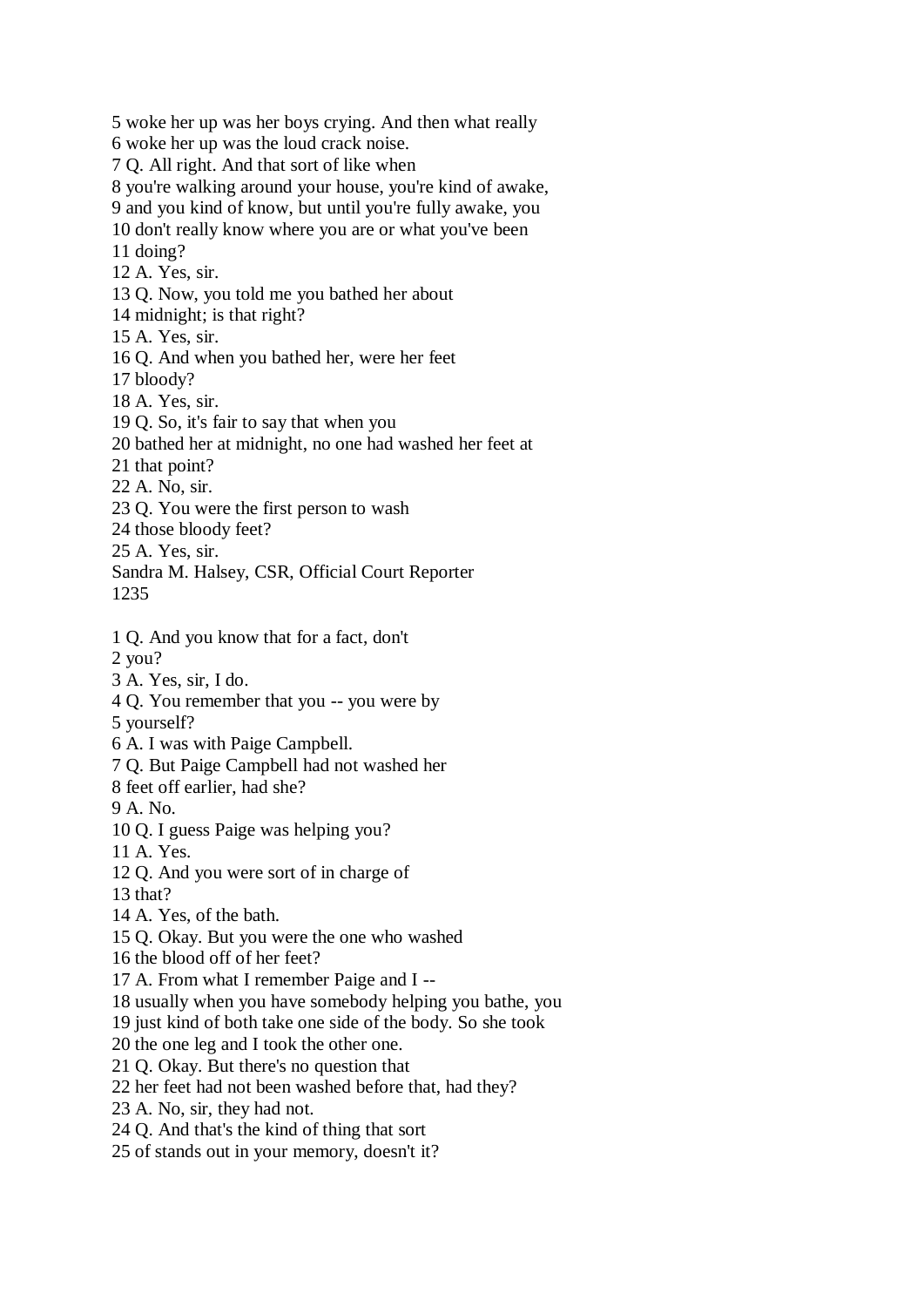Sandra M. Halsey, CSR, Official Court Reporter 1236

2 Q. I mean, blood on someone and having to

1 A. Yes, sir.

3 wash it off? 4 A. Um-hum. (Witness nodding head 5 affirmatively). 6 Q. And that's not something that an ICU 7 nurse would get wrong, would they? I mean, you wouldn't 8 forget -- 9 10 MR. TOBY SHOOK: Again, I'll object to 11 speculation as to what -- 12 THE COURT: Sustained. 13 Please answer the questions as precise 14 as you can. Give precise answers and move on to the next 15 question. 16 17 BY MR. RICHARD MOSTY: 18 Q. Well, for instance, do you think 19 that -- you know what nurses do in ICU, don't you? 20 A. Yes. 21 Q. And you know what the people that 22 you're with do, don't you? 23 A. I know their duties. I don't know 24 exactly what they do all the time. 25 Q. Well, I understand. But you know that Sandra M. Halsey, CSR, Official Court Reporter 1237 1 they're accurate and that they're very attentive to 2 detail? 3 A. Yes, sir. 4 Q. ICU nurses are, aren't they? 5 A. Yes. 6 Q. And record things in these notes that 7 are significant, don't they? 8 A. Yes, sir. 9 Q. Matter of fact, that's part of your 10 training is to be very accurate and be very observant of 11 your patients? 12 A. Yes. 13 Q. And that's one of the reasons that you 14 only have one or two people, is so that you can't -- that 15 you do have the time to devote to those people? 16 A. Yes. 17 Q. And to be observant of what they're 18 doing? 19 A. Yes.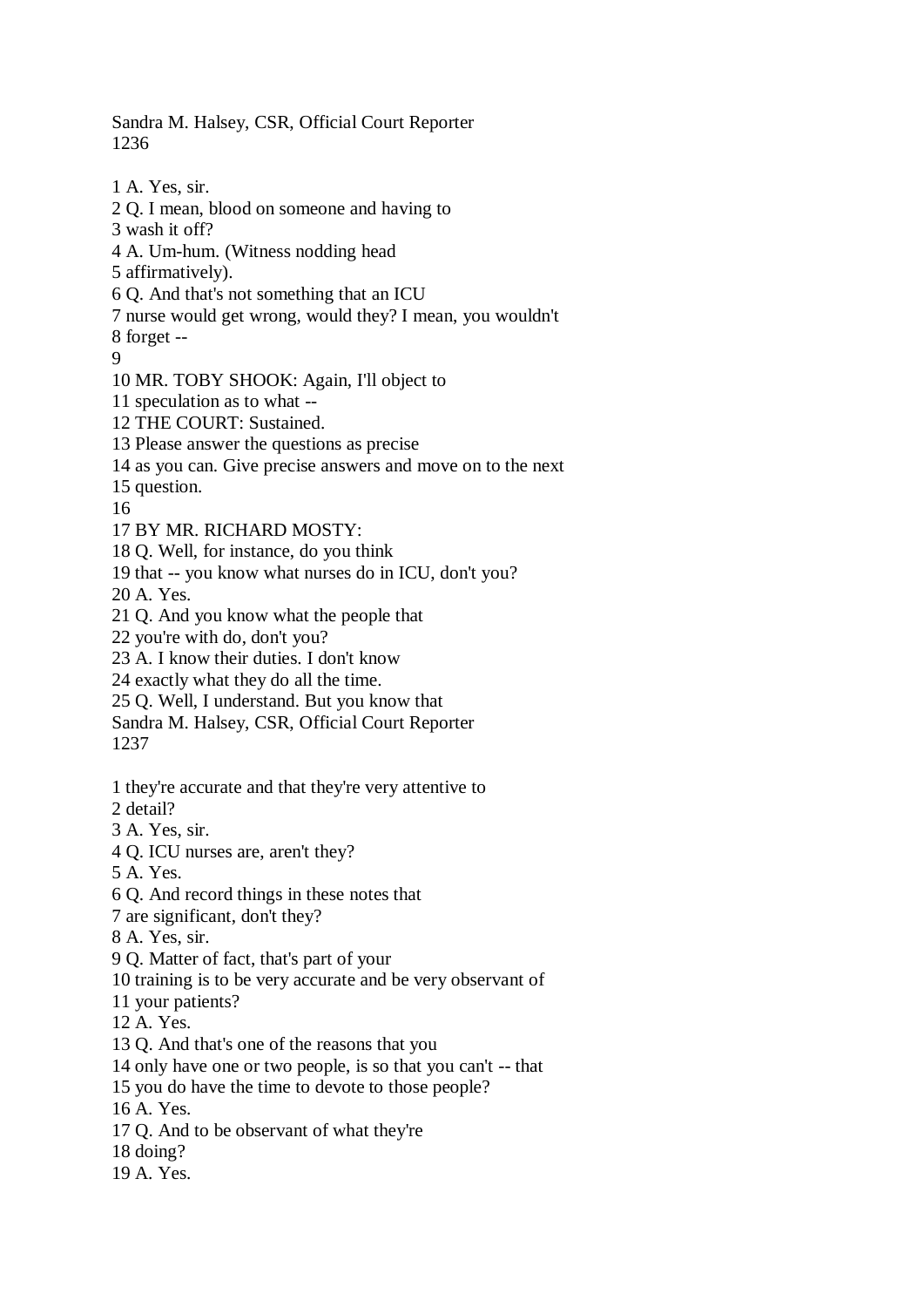20 Q. And you know Paige Campbell to be that 21 same way, don't you? 22 A. Yes, sir. 23 Q. Now, did you -- when you washed her, 24 did you notice any blood on the right forearm? 25 A. I don't remember. I'm sure she had Sandra M. Halsey, CSR, Official Court Reporter 1238 1 blood, but from what I remember, when I got report, they 2 had said that they had kind of cleaned her hands off and 3 her arms, I believe. 4 Q. So you do not remember any blood on 5 her arms? 6 A. There could have been, but I don't 7 remember seeing it specifically that stood out in my 8 mind. 9 Q. So there are some things of this visit 10 that you remember and some things that you don't 11 remember? 12 A. Some things are vague. Some things 13 stand out. 14 Q. But on the blood on the arm, you can't 15 be clear about that? 16 A. Correct. 17 Q. Now, do you know, after your shift, 18 did Mrs. Routier stay in ICU? Can you tell that from the 19 notes? 20 A. After my shift? 21 Q. Yes. 22 A. Yes, she stayed. I don't know how 23 long. 24 Q. Okay. Now, I guess part of what you 25 do with trauma people is you want to observe and see if Sandra M. Halsey, CSR, Official Court Reporter 1239 1 they start feeling some pain that they didn't feel 2 before, that kind of thing? 3 A. Yes. We monitor their comfort. 4 Q. What's their progress, and do they 5 have some different complaint or a new complaint or 6 something? 7 A. Yes. 8 Q. And is it your experience that 9 sometimes as people are in a -- in the room for a while 10 they will complain about, you know, something else is 11 bothering me? 12 A. Yes. 13 Q. If a person did have injury to the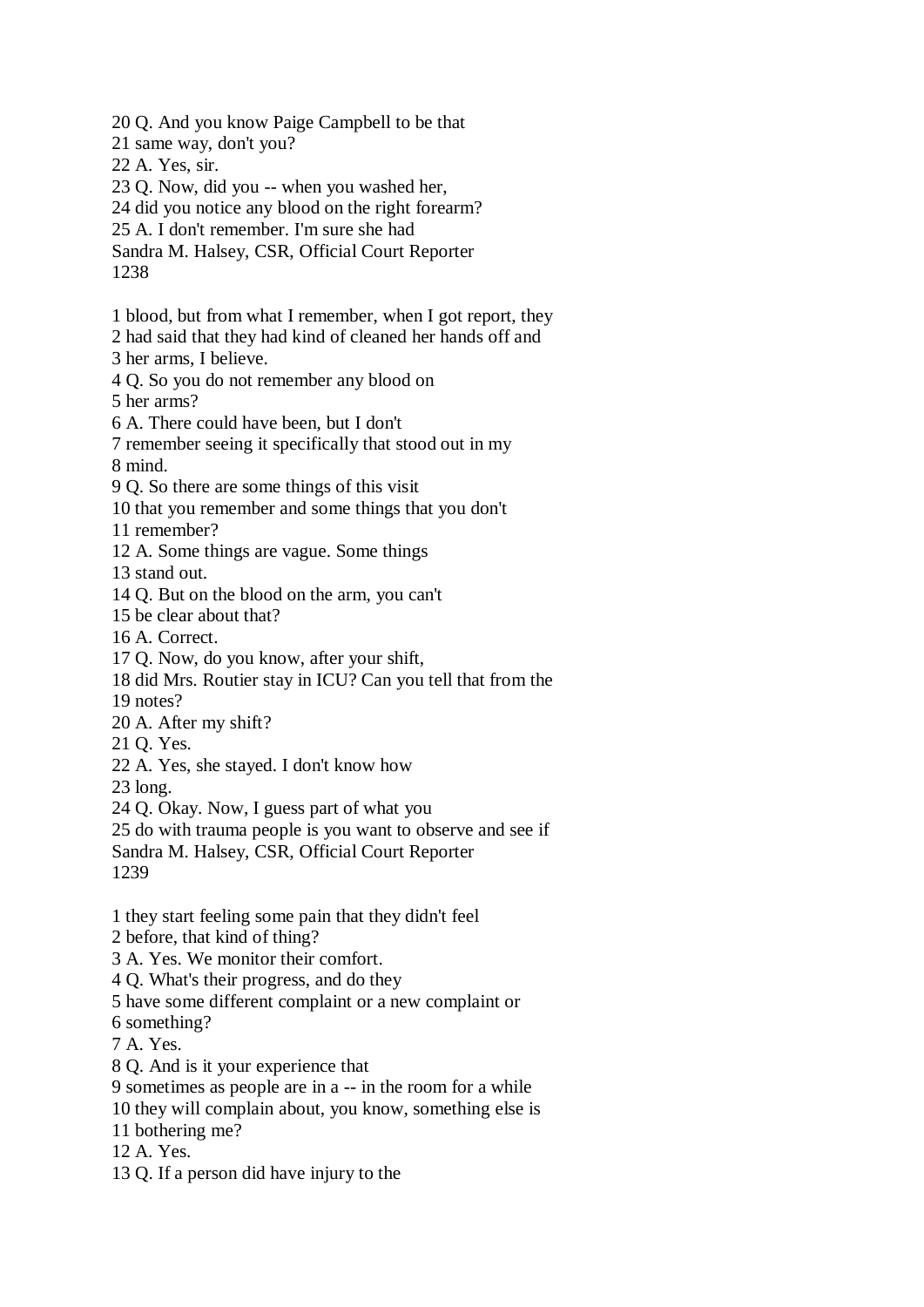14 right arm or so, would you expect them to complain of

15 pain in that arm?

16 A. Yes, I would.

17 Q. And at various times Mrs. Routier

18 complained of pain in her right arm, didn't she, in your 19 notes?

20 A. No, she -- I remember asking her a

21 couple times through the night if she was hurting and it

22 wasn't until that morning. Her mother came in the room

23 and she was asking for some pain medicine.

24 Q. Okay. And that's not unusual that

25 someone has been given pain medication earlier in the

Sandra M. Halsey, CSR, Official Court Reporter 1240

1 day, they do well, it wears off and they ask for more

2 pain medication?

3 A. That's normal, yes.

4 Q. So a person will have a period where

5 there is no pain, they're moving fine?

6 A. Yes.

7 Q. Now, you know, for instance, do you

8 not, that right after your shift that Mrs. Routier did

9 complain of pain in her right shoulder, didn't she?

10 A. No, I did not know that.

11 Q. Don't know that from the notes?

12 A. Not after my shift. I didn't read.

13 Q. You didn't read the next -- who

14 followed you?

15 A. The next nurse after me was Agnes.

16 Q. Is that -- is Agnes this first note:

17 7:20?

18 A. Yes, sir.

19 Q. Okay. Read the note at the bottom of

20 that page that Agnes made. What does the "D" stand for?

21 A. Data.

22 Q. Okay. And the CO?

23 A. Complained of.

24 Q. And that's the patient complaining of

25 something?

Sandra M. Halsey, CSR, Official Court Reporter

1241

1 A. Yes.

2 Q. And what is the patient complaining

3 of?

4 A. Complained of right shoulder pain.

5 Q. Okay. And earlier in the day she had

6 been complaining of pain in her right arm when she got

7 the Demerol? You knew that, I guess, when you took over?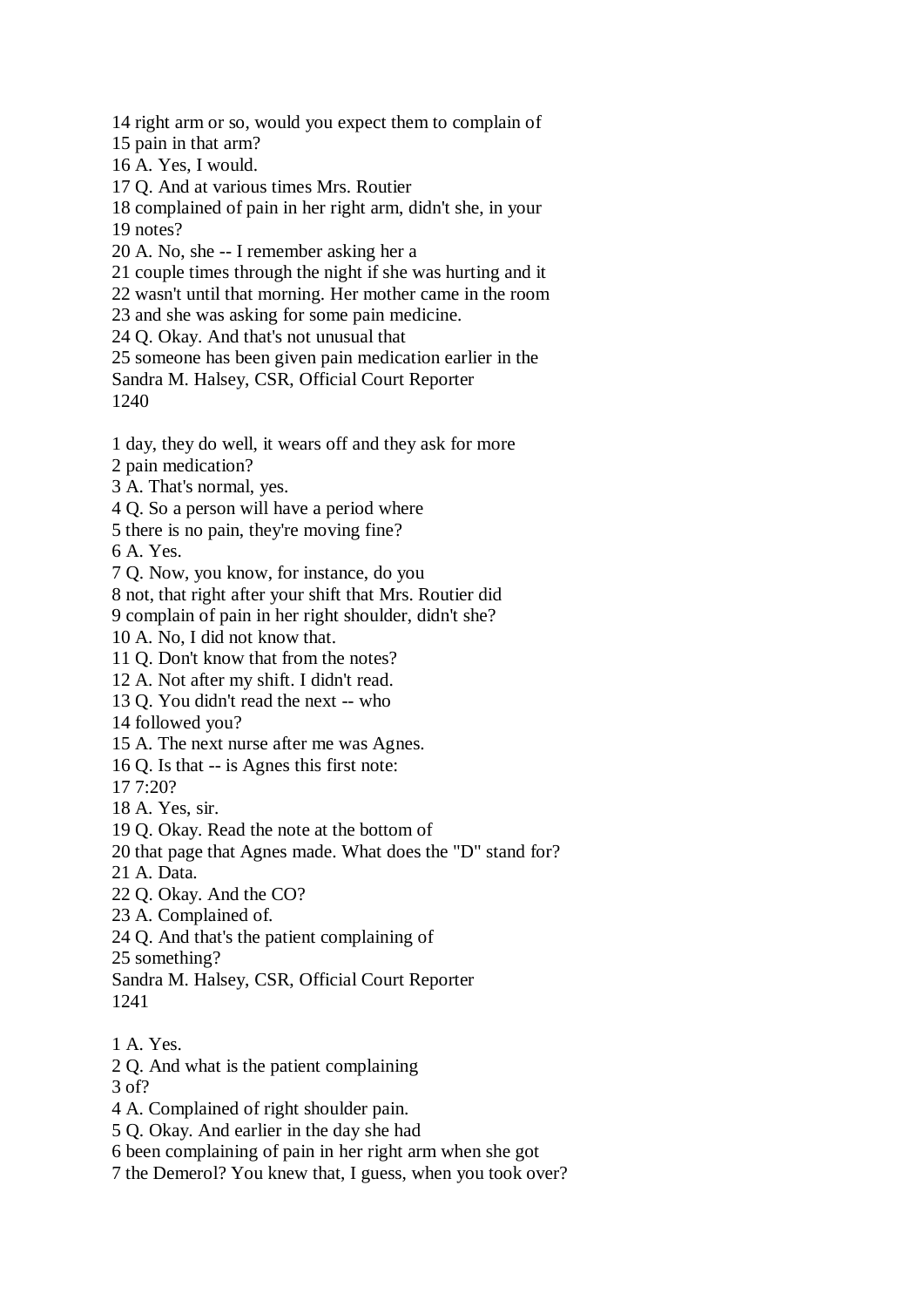8 A. When I took over from --

9 Q. -- from Mrs. Campbell?

10 A. Well, I don't remember right now.

11 Q. Well, when you took over for Mrs.

12 Campbell, did you review the focus notes?

13 A. I remember glancing over them, yes.

14 Q. But you don't remember any specifics

15 of that at this time?

16 A. I would have to look.

17 Q. Okay. Of your own memory right now?

18 A. My own memory right now, I don't

19 remember.

20 Q. You don't remember that?

21 A. No.

22 Q. Okay. Now, you -- when is the first

23 time that you ever saw these pictures of Mrs. Routier in

24 the hospital and afterwards?

25 A. Which pictures exactly?

Sandra M. Halsey, CSR, Official Court Reporter

1242

1 Q. I think Mr. Shook showed you some

2 of -- I'm not sure how many he showed you of these 52-A, 3 B?

4 A. I saw them Tuesday.

5 Q. Had you ever seen them before that?

6 A. No, sir.

7 Q. Where were you when you saw them?

8 A. We met in the hotel conference room.

9 Q. How did you happen to meet?

10 A. What do you mean exactly "how"?

11 Q. Why did you go to that room?

12 A. Because we were called to meet them.

13 Q. Who called you? Who told you to go?

14 A. From what I remember there was just a

15 message at the hotel to meet in room so and so at noon.

16 Q. You're not real clear about how --

17 A. I don't remember exactly who left the

18 message, but there was a message at the hotel for me.

19 Q. And where did you go to meet?

20 A. We met in their little conference room

21 off one of the hotel rooms.

22 Q. And who was present at that meeting?

23 A. Me and the other nurses.

24 Q. Who? Give me their names. Tell me

25 everybody whose name you can remember in there.

Sandra M. Halsey, CSR, Official Court Reporter

1243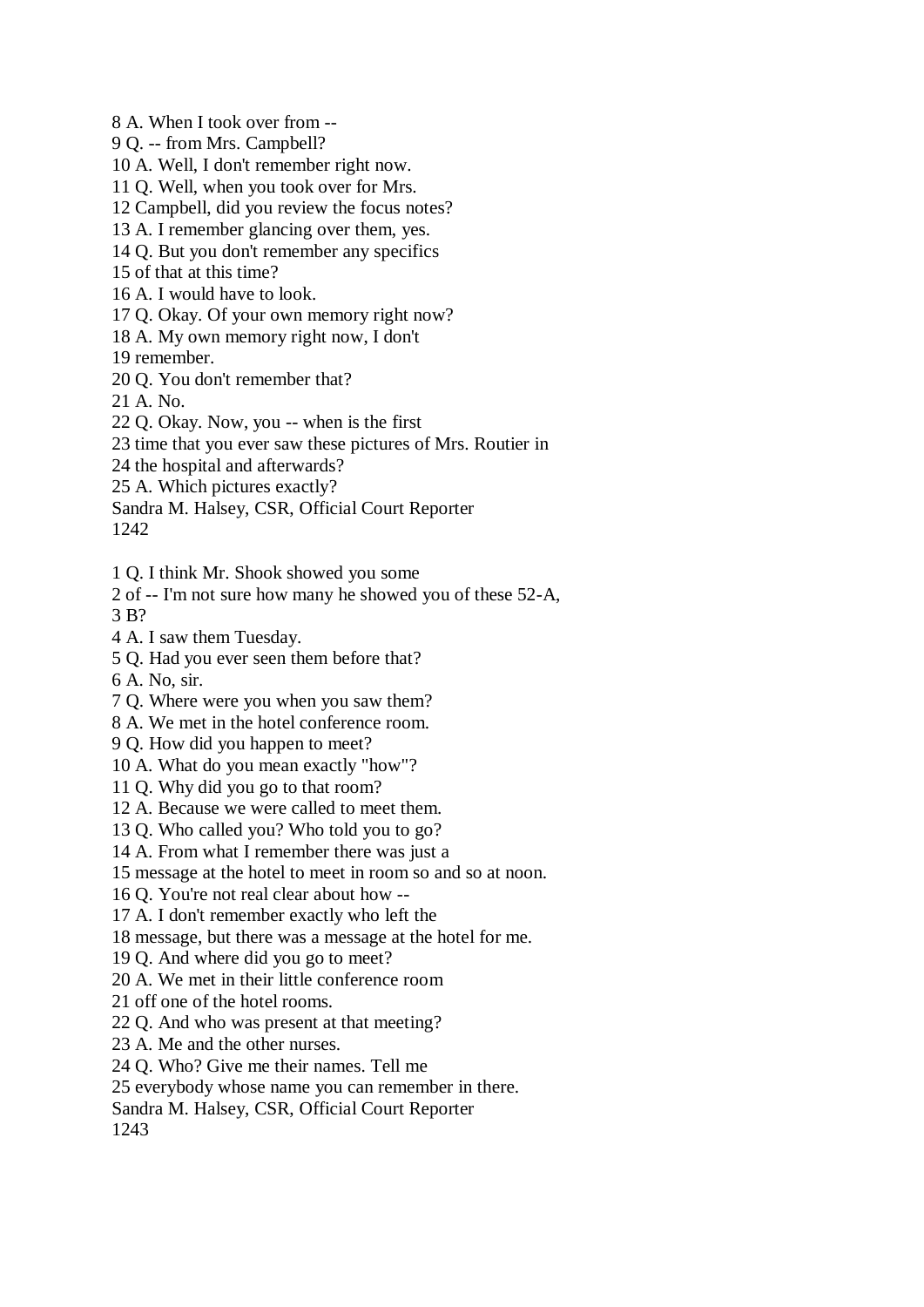1 A. Mr. Shock, Mr. Bosillo was there,

2 Paige Campbell, Diane Hollon, Jody Cotner, Phyllis -- and

3 I don't know her last name. I'm drawing a blank.

4 Q. Phyllis, where does Phyllis work?

5 A. Phyllis is one of the Baylor police.

6 Q. Okay. So Phyllis -- and did

7 Phyllis -- well, did y'all get the pictures out and put

8 them on a table?

9 A. Yes, sir.

10 Q. Who told you what the purpose of the

11 meeting was when you got there?

12 A. I don't remember.

13 Q. You don't remember who did that?

14 A. I don't remember.

15 Q. Okay. Did y'all lay out pictures on

16 the table?

17 A. Yes, sir.

18 Q. Everybody talked about them?

19 A. We looked at them and discussed what

20 we saw.

21 Q. Discussed what you observed?

22 A. Yes, sir.

23 Q. And did you point out what you

24 observed?

25 A. I just was really kind of quiet, and

Sandra M. Halsey, CSR, Official Court Reporter 1244

1 just kind of sat back. I saw them, but I didn't --

2 wasn't very verbal.

3 Q. Did other people point out what they

4 observed?

5 A. Yes, sir.

6 Q. Was this a square table or a round

7 table?

8 A. I don't remember.

9 Q. You don't remember the shape of the

10 table?

11 A. No.

12 Q. Now, did Phyllis Jackson, the Baylor

13 security guard, did she also look at the pictures?

14 A. Yes, sir.

15 Q. When she came down here the other day,

16 she was in her uniform. Was she in her uniform then?

17 A. Well, I really don't remember. I

18 don't think so.

19 Q. You don't think she was in her

20 uniform?

21 A. I don't remember.

22 Q. I guess you have known Phyllis Jackson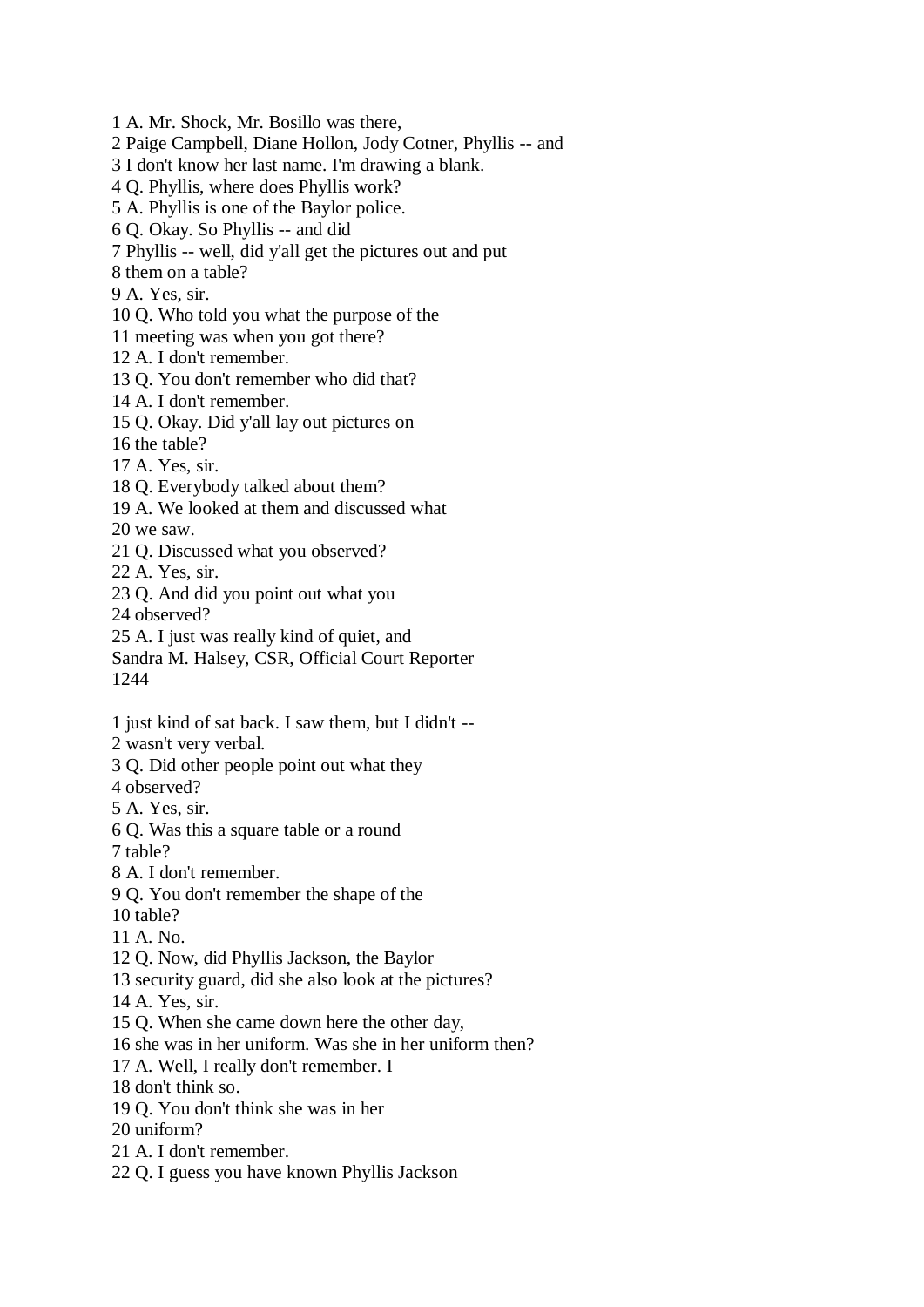23 for a while because of working at Baylor? 24 A. No, actually I just met her this week. 25 Q. Okay. And -- but that is all you can Sandra M. Halsey, CSR, Official Court Reporter 1245 1 remember being there at that meeting? 2 A. Um-hum. (Witness nodding head 3 affirmatively). Just looked at pictures. 4 Q. You don't remember Dr. Dillawn being 5 there, do you? 6 A. Yes, sir, he was there. 7 Q. Oh, you do? 8 A. Yes. 9 Q. You forgot that a minute ago? 10 A. Yes. Now that you said that. 11 Q. Okay. 12 13 MR. RICHARD C. MOSTY: I'll pass the 14 witness. 15 16 17 REDIRECT EXAMINATION 18 19 BY MR. TOBY L. SHOOK: 20 Q. When Mrs. Routier told you this story 21 in the hospital, you didn't cross-examine her or question 22 her or anything like that, did you? As to its truth or 23 veracity, did you? 24 A. No. The only question that I asked 25 her was how she knew it was her knife. Sandra M. Halsey, CSR, Official Court Reporter 1246 1 Q. Okay. Did I -- at any of our meetings 2 that we have had, and gone over your testimony, and 3 questions I've asked you, did I ever try to get you to 4 lie or shade your testimony in any way? 5 6 MR. DOUGLAS MULDER: Object to 7 leading. 8 THE COURT: Overruled. Go ahead. 9 MR. DOUGLAS MULDER: He's bolstering 10 the witness. 11 THE COURT: Thank you, Mr. Mulder. 12 Ask your question. 13 14 BY MR. TOBY L. SHOOK: 15 Q. Have I ever tried to get you to do 16 anything like that, Mrs. Faulk?